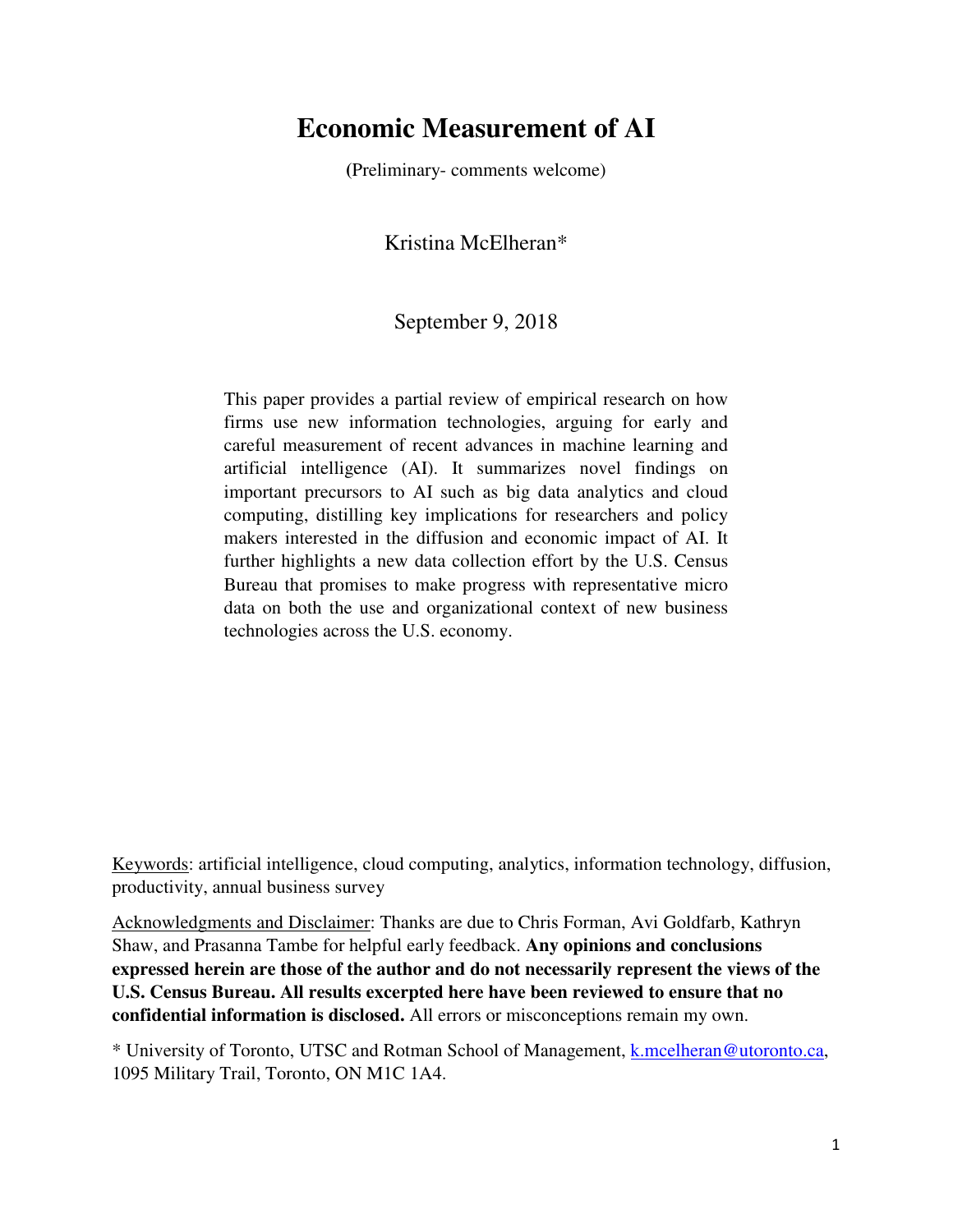# **I. Introduction**

A group of technologies commonly referred to as "artificial intelligence" have been developing rapidly over the past few years. While the popular media has been captivated by the triumph of Google's AlphaGo against grandmaster Lee Sedol, $<sup>1</sup>$  under the radar, its AI reduced</sup> the cooling costs for Google data centers by 40%.<sup>2</sup> JP Morgan's AI-powered COIN system has reduced the work of 360,000 lawyer-hours to mere seconds.<sup>3</sup> Starbucks uses AI to help you figure out your ideal beverage based on past preferences, the weather, and your location.<sup>4</sup>

Many believe that these technologies have the potential to transform economic and social outcomes such as productivity, innovation, inequality, and the nature of work (Brynjolfsson and McAfee 2014; Agrawal, Gans, and Goldfarb 2018a & b). Given the potential – and some would argue, the threat– of these technologies, it is crucial that the research community proactively consider the implications of these new technological developments.

 To that end, the NBER held the first conference on the Economics of Artificial Intelligence in 2017, involving a group of leading economists in setting a research agenda for research into AI. A range of topics were introduced, from the impact of AI on the economy, to the nature of "intelligence" (human or otherwise), to the impact of AI on economic research. The emphasis of the conference was largely theoretical.<sup>5</sup>

 The hypothetical and even speculative nature of this first foray was natural, as we lack systematic evidence on the use of AI in the economy. The technology is still relatively new, and

 $\overline{a}$ 

<sup>&</sup>lt;sup>1</sup> https://en.wikipedia.org/wiki/AlphaGo\_versus\_Lee\_Sedol

<sup>2</sup> https://deepmind.com/blog/deepmind-ai-reduces-google-data-centre-cooling-bill-40/

<sup>3</sup> https://futurism.com/an-ai-completed-360000-hours-of-finance-work-in-just-seconds/

<sup>4</sup> https://www.forbes.com/sites/bernardmarr/2018/05/28/starbucks-using-big-data-analytics-and-artificialintelligence-to-boost-performance/#512d7dfd65cd

<sup>&</sup>lt;sup>5</sup> See http://papers.nber.org/books/agra-1. One exception was Brynjolfsson, Rock and Syverson (2018), which provided some preliminary statistics on productivity and the gap between expectations and reality in the early days of this technological development.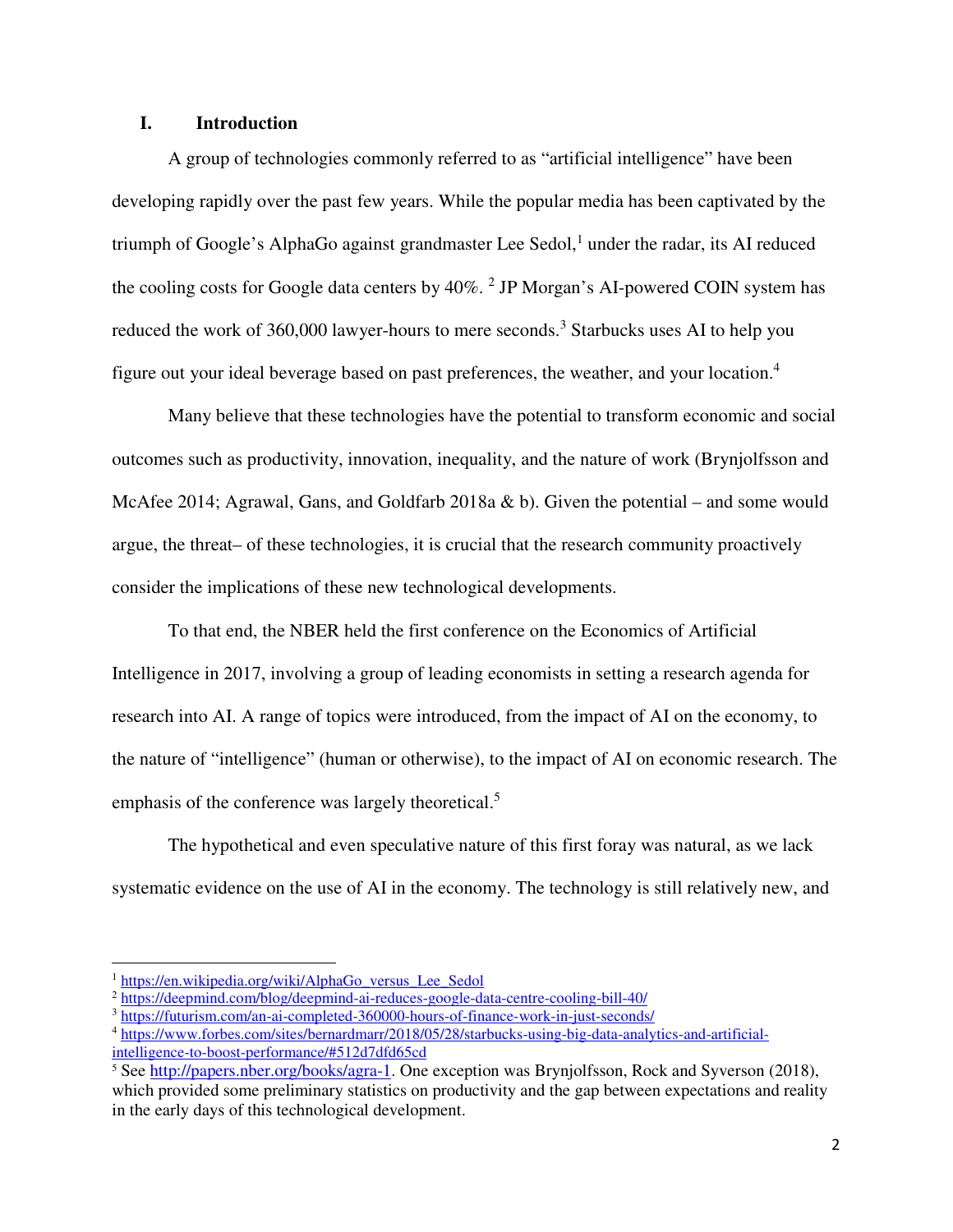"hype" far outstrips actual practice at the moment.<sup>6</sup> However, a notable gap in the agenda-setting process was a systematic discussion of how the profession should pursue empirical measurement moving forward. In the published volume that followed the conference, Raj and Seamans (2018) outline important issues for the measurement of robotics in the economy, some of which apply here, as well. However, a number of important considerations – particularly as they go beyond physical automation to encompass the full spectrum of AI and related technology – warrant early and serious attention. Moreover, many key insights arise out of very recent – much of it unpublished – research that has had less time to inform the conversation.

 Why is worrying about measurement of AI so important at this early stage? Recent work at the frontier of economics, management, and information systems suggests that we already risk being late. Research on the economic impact of the internet was significantly hampered by data constraints, and many important dimensions of that technological sea change remain poorly understood to this day. Recent work has advanced our measurement and understanding of technologies that emerged from the Internet Age such as "big data" analytics and cloud computing (Saunders and Tambe 2013; Brynjolfsson and McElheran 2016 & 2017; Jin and McElheran 2018) that may inform our expectations concerning AI. However, key distinctions among these digital technologies, the specific ways in which they are applied, and the types of organizations that benefit from them suggest that we have very far yet to go.

This paper outlines general issues in how to measure the use of new technologies by firms at early stages of their diffusion and highlights recently-discovered methodological concerns that should play a role in AI-focused efforts. It proceeds as follows. First, I motivate why we cannot necessarily rely on prior intuitions about how firms engage with these new

 $\overline{a}$ 

<sup>6</sup> http://www.cityam.com/270451/gartner-hype-cycle-2017-artificial-intelligence-peak-hype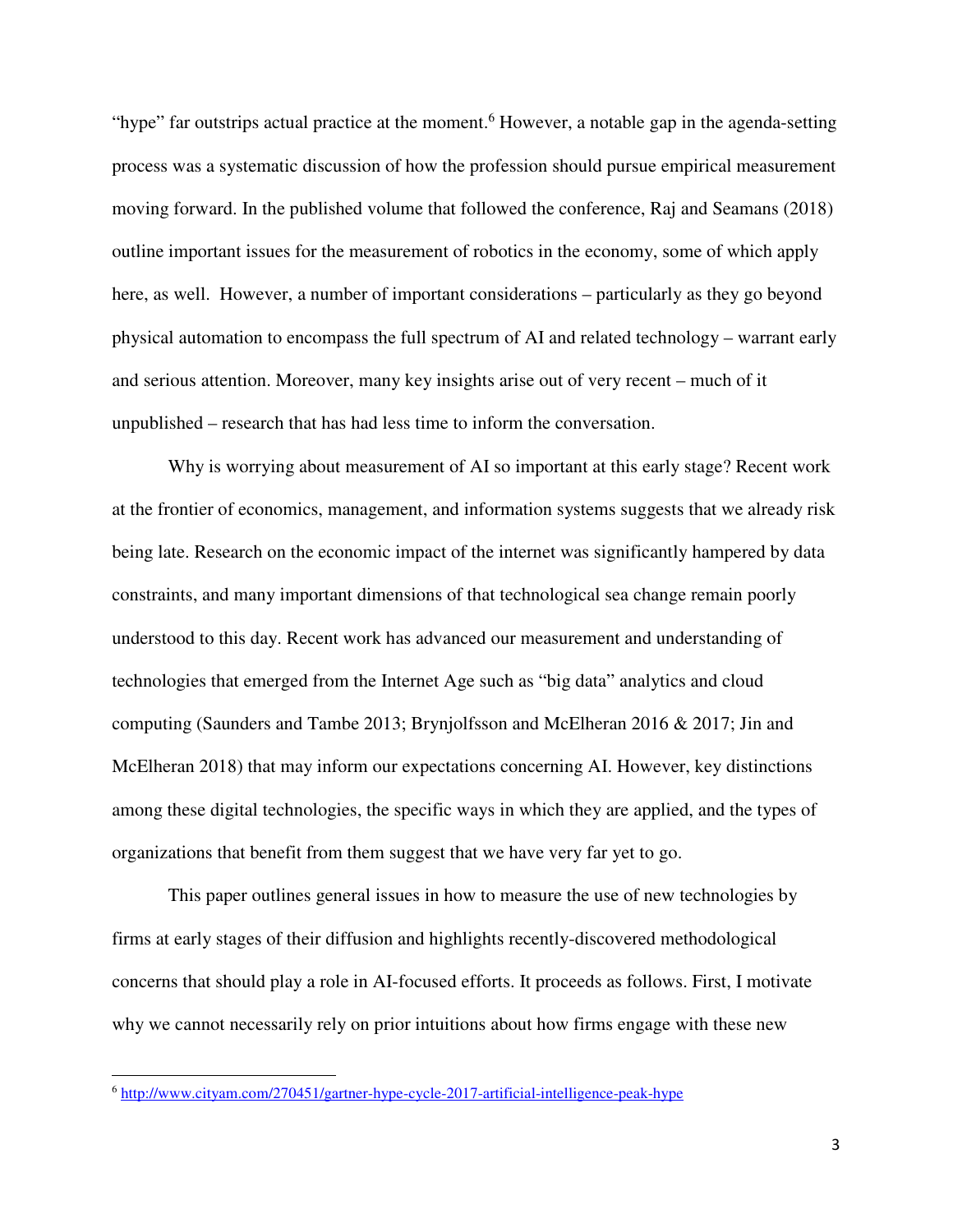technologies. New evidence of the right kind is essential. Next, examples of challenges,

successes, and lessons learned from studying the internet foreshadow core concerns for empirical studies of AI. Recent lessons from studying practices related to the use of "big data" in firms and cloud computing follow. These examples, while distinct from machine learning and AI, have key similarities that can inform empirical research on AI, moving forward. Throughout, I highlight key "take-aways" from these recent studies that should inform future data collection as well as the use of that data by researchers and policy makers. Finally, I provide an early glimpse into a new data collection effort undertaken by the U.S. Census Bureau that promises to greatly advance our understanding of the diffusion and impacts of AI in the coming year or two.

Two caveats are worth mentioning up front. The first is that this article focuses almost exclusively on *firm* use of AI and the economic, organizational, and process implications of this technological change. How individual consumers encounter and respond to AI is an important and interesting question. But it is subject to distinct considerations from those that govern firm behavior and how we might measure it. Consumer-level dynamics will also in large part be influenced by how firms adopt and deploy these technologies higher up in the value chain. Key economic implications such as changes to the nature of work or boundary of the firm require a focus on firms.

This focus is also influenced by the second caveat, which is that this article leans heavily on my own research and that of my co-authors, advisors and co-located colleagues. This is not to imply a lack of other meaningful contributions concerning the economics of technology and technological change. However, many of the key issues of interest for measurement and data collection receive short shrift in the published versions of most papers. Thus, I have less visibility to the key tradeoffs and data quality issues other endeavors have faced. Also, to

4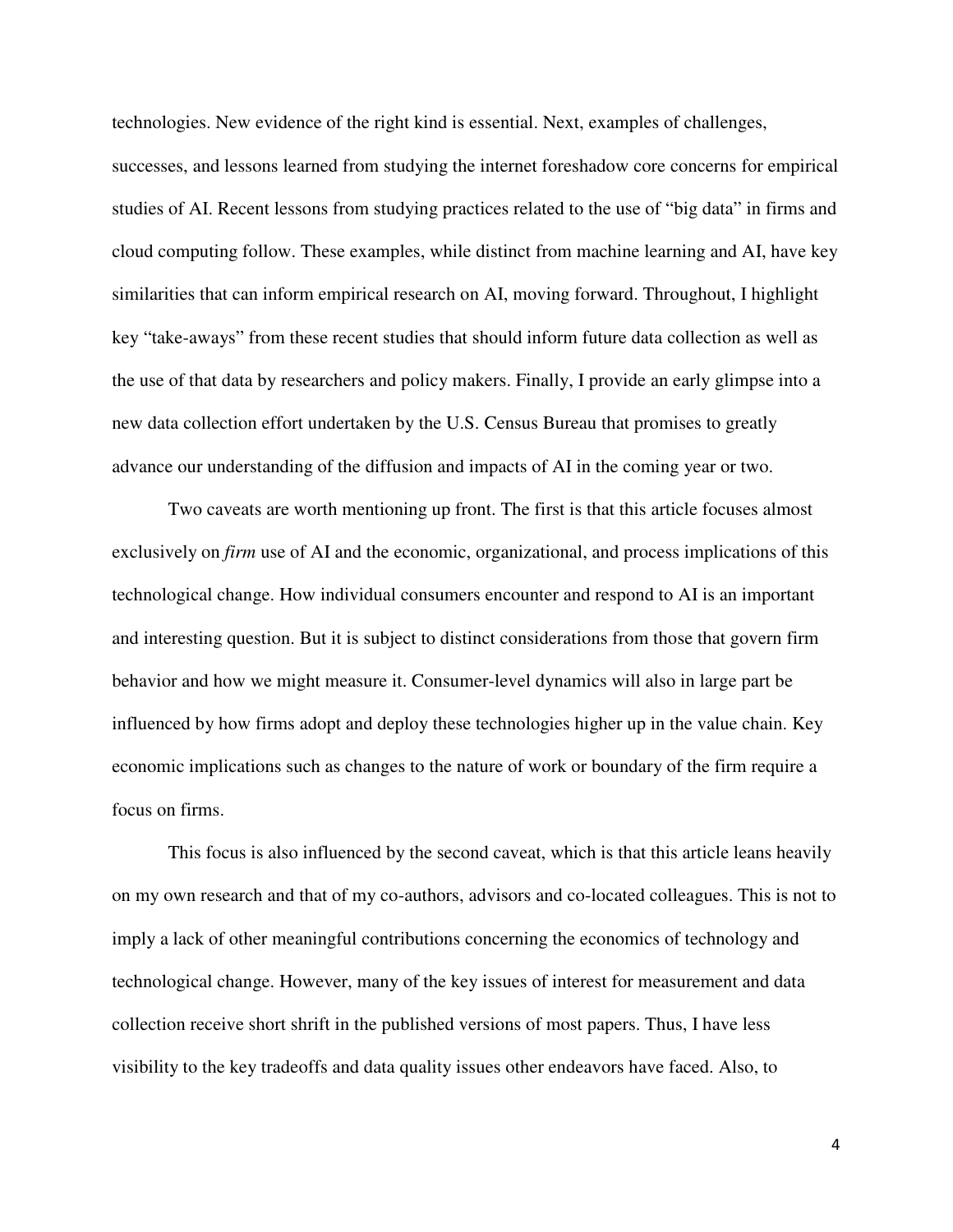properly give credit where credit is due would culminate in a review article of unruly proportions spanning a rapidly growing field – a worthy undertaking, but beyond the scope of this paper.

## **II. Why AI Requires New Measurement**

The past decade has seen swift advances in digital information technologies that are interacting to produce exponential rates of improvement in speed and capacity. These technologies are diffusing rapidly among firms (Tambe 2014; Brynjolfsson and McElheran 2016). Moreover, they are being applied in ways that were unimaginable outside of science fiction just a few years ago. Digital assistants that shop for you on demand, self-driving cars, and deployment of police offers in pursuit of anticipated crimes have stepped off of movie screens and into our daily lives.

Less cinematically yet more economically relevant, these technologies possess tremendous flexibility in both their cost structure and application. So much, so, in fact, that new measurement – and new approaches to measurement – are required. In addition, we know more about important contingencies in the economic impacts of new digital technologies. In essence, having studied firms using the data equivalent of microscopes, it is difficult to return to coarser levels of observation. Yet the cost and difficulty of the type of data collection proposed here will, for many audiences, require some justification.

# *Prior Intuitions Need Not Apply*

First, while we have a number of frameworks from the study of technological change that are useful for grappling with the rise of AI (e.g., Agrawal, Gans, Goldfarb 2018a & b), we cannot always apply the things we learned about prior technologies to the current context. For instance, the cannon of IT productivity research has consistently found that large incumbents tend to be the primary beneficiaries of new IT advances (e.g., Tambe and Hitt 2012). However,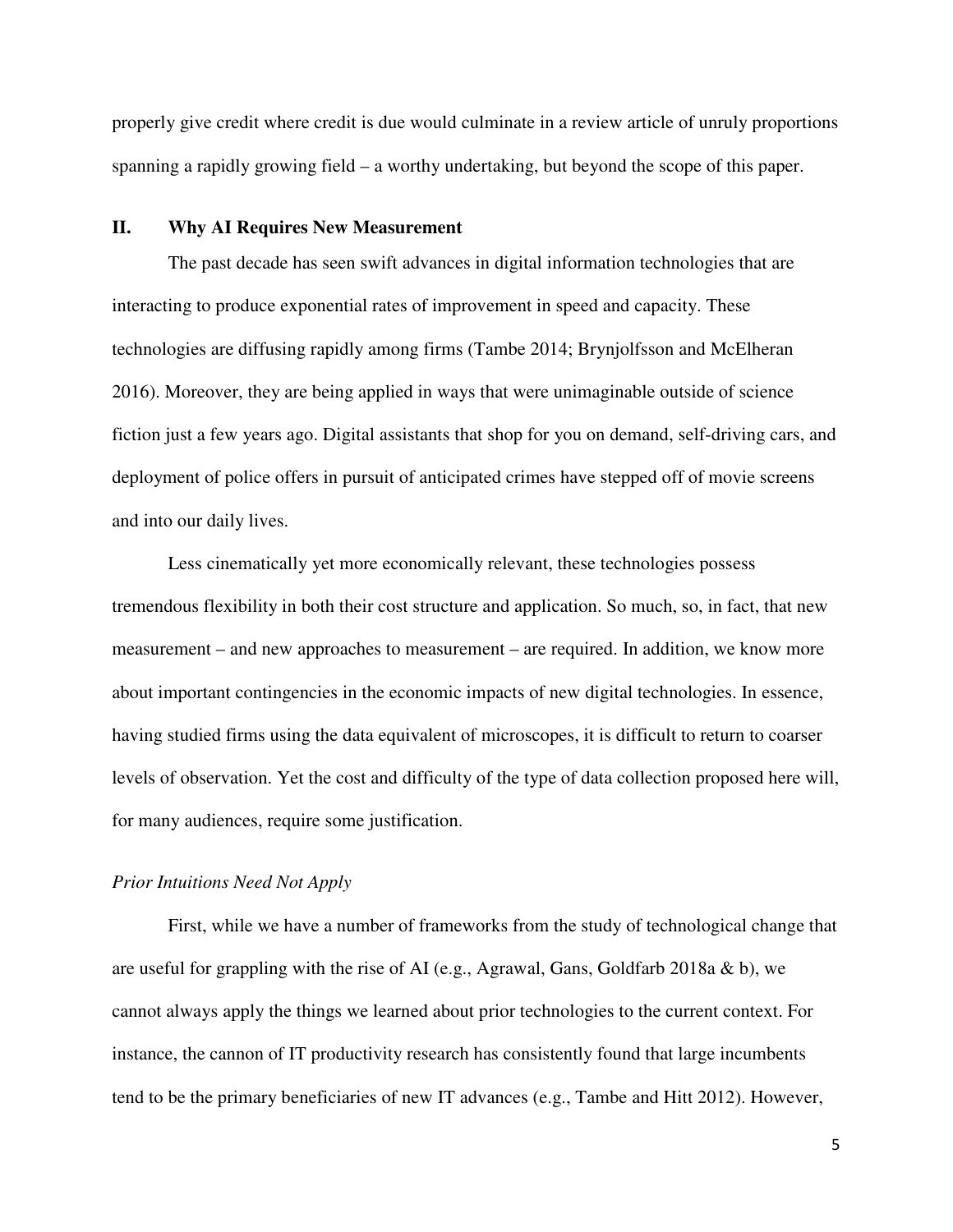recent work points to stumbling blocks for leading incumbents with internet-based processes (McElheran 2015) and distinct advantages for young, small establishments when it comes to cloud computing (Jin and McElheran 2018, Retana et al., forthcoming). Reasonable people differ about whether AI will reinforce the scale advantage of large firms or lead to more "democratization" of IT. Both forces are likely in play, as nimble entrants leverage the lower fixed costs of cloud computing and established incumbents mine vast proprietary training data sets. Ultimately, the net effect in the economy – or perhaps even in a given firm – will depend on how the AI is actually implemented, in practice.

# *The General Purpose Technologies Framework: Implementation Matters*

Implementation and variance in specific applications of technology are core themes in the large and salient literature on general purpose technologies, or GPTs. These transformational technologies are typically identified as being *pervasive* in that they are applicable across a broad range of uses, *malleable* in that they are subject to significant adaptation and improvement by the firms that use them, *innovation-promoting* by lowering the costs of product and process innovation in many areas of the economy (e.g. David 1990; Bresnahan and Trajtenberg 1995). Examples of prior GPTs include the steam engine, electrification, the combustion engine, and many waves of information technology (Milgrom and Roberts 1990, 1995; Bresnahan and Greenstein 1996; Rosenberg and Trajtenberg 2004; Jovanovic and Rousseau 2005; Forman, Goldfarb, and Greenstein 2012; Cardona, Kretschmer, and Strobel 2013). Many argue that AI falls into this category and leading scholars have leveraged insights from these past waves of innovation to help anticipate what is coming next (e.g., Mokyr 2017; Trajtenberg 2018).

An important insight from studying GPTs in the past is that the true value and economic implications of these technologies – for good or ill – only manifest after significant upheaval and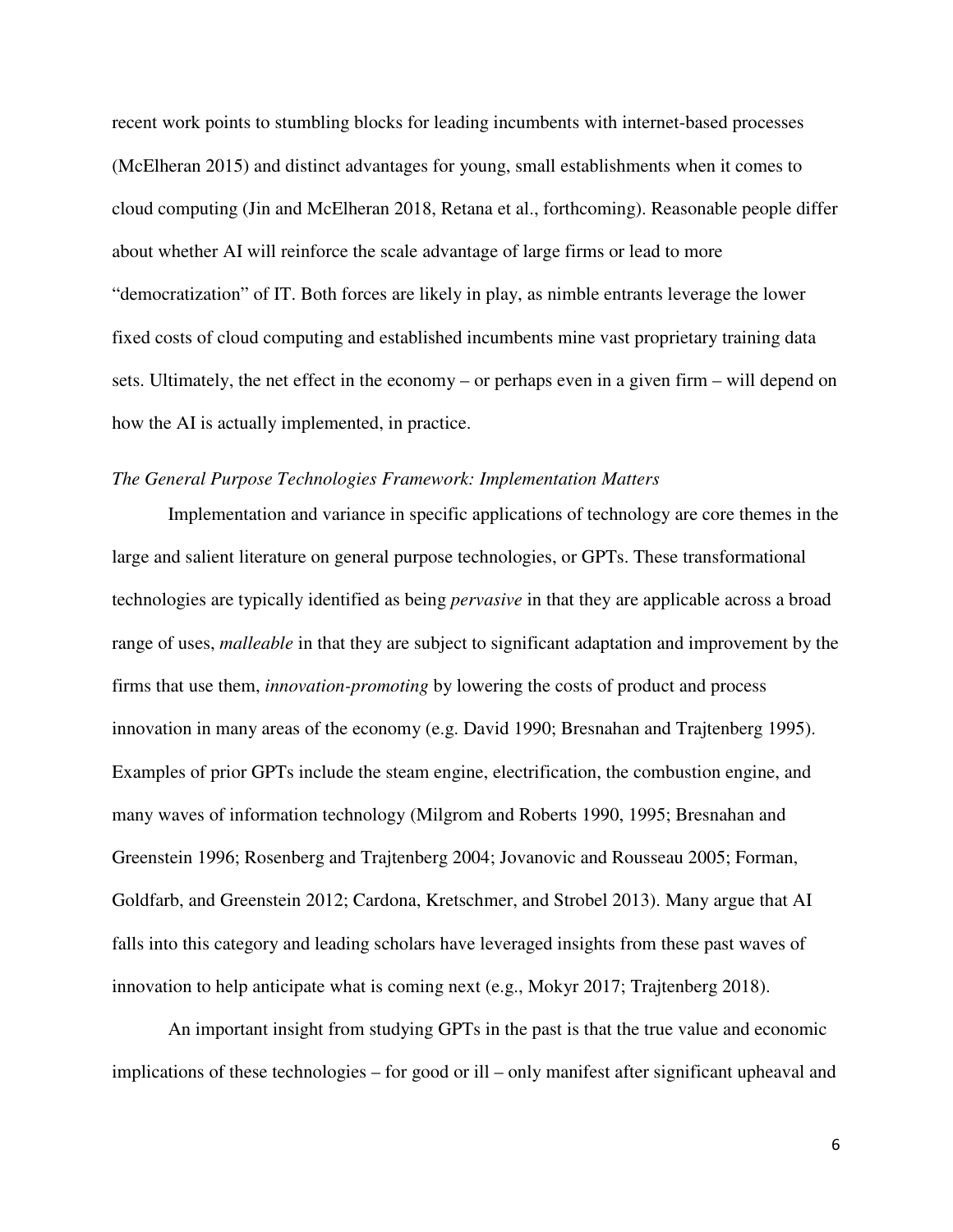re-adjustment. In the past, firms often had to relocate, change their business process, adjust complementary investments, and hire workers who themselves had to re-tool their skill sets before the full impact of these technologies became manifest in the economy (Rosenberg and Trajtenberg 2004; Jovanovic and Rousseau 2005). Some of these changes can happen within relatively short time frames, but some are subject to considerable inertia and uncertainty, both from within and outside the firm (Reinganum 1989; Bresnahan and Greenstein 1996; Henderson 1993; Christensen 1997; Afuah 2000, 2004; McElheran 2015; Gans 2016, *inter alia*). Often, the "dominant designs" (Abernathy and Utterback 1978) that a GPT will ultimately take are unclear while this adjustment process takes place, making data collection challenging simply because definitions are vague and in flux. Also, as prices for the technology fall, standard measures such as the magnitude of investment may cease to be informative.

Finally, these adjustments may even change the very nature of the central unit of observation – the firm (Hitt 1999; Forman and McElheran 2018), further complicating the task of observing and evaluating these developments in the economy.

# *Early Data Matters*

 $\overline{a}$ 

Waiting until these adjustments settle out is a questionable approach, however. Certain firms invest in response to the "hype cycle"<sup>7</sup> and will respond to new technological opportunities quickly. They are best served by realistic expectations about the rate and direction of change: not just about what can technically be accomplish in a lab, but what real organizations can achieve by applying the new tech in certain ways. Other firms prefer to wait until technology is better developed and complementary resources and process flows are better understood.<sup>8</sup> Either way,

<sup>7</sup> https://www.gartner.com/technology/research/methodologies/hype-cycle.jsp

<sup>&</sup>lt;sup>8</sup> For instance, Bai, Jin, McElheran, and Williams (2018) find that later adopters of Enterprise Resource Planning technologies did better than earlier adopters.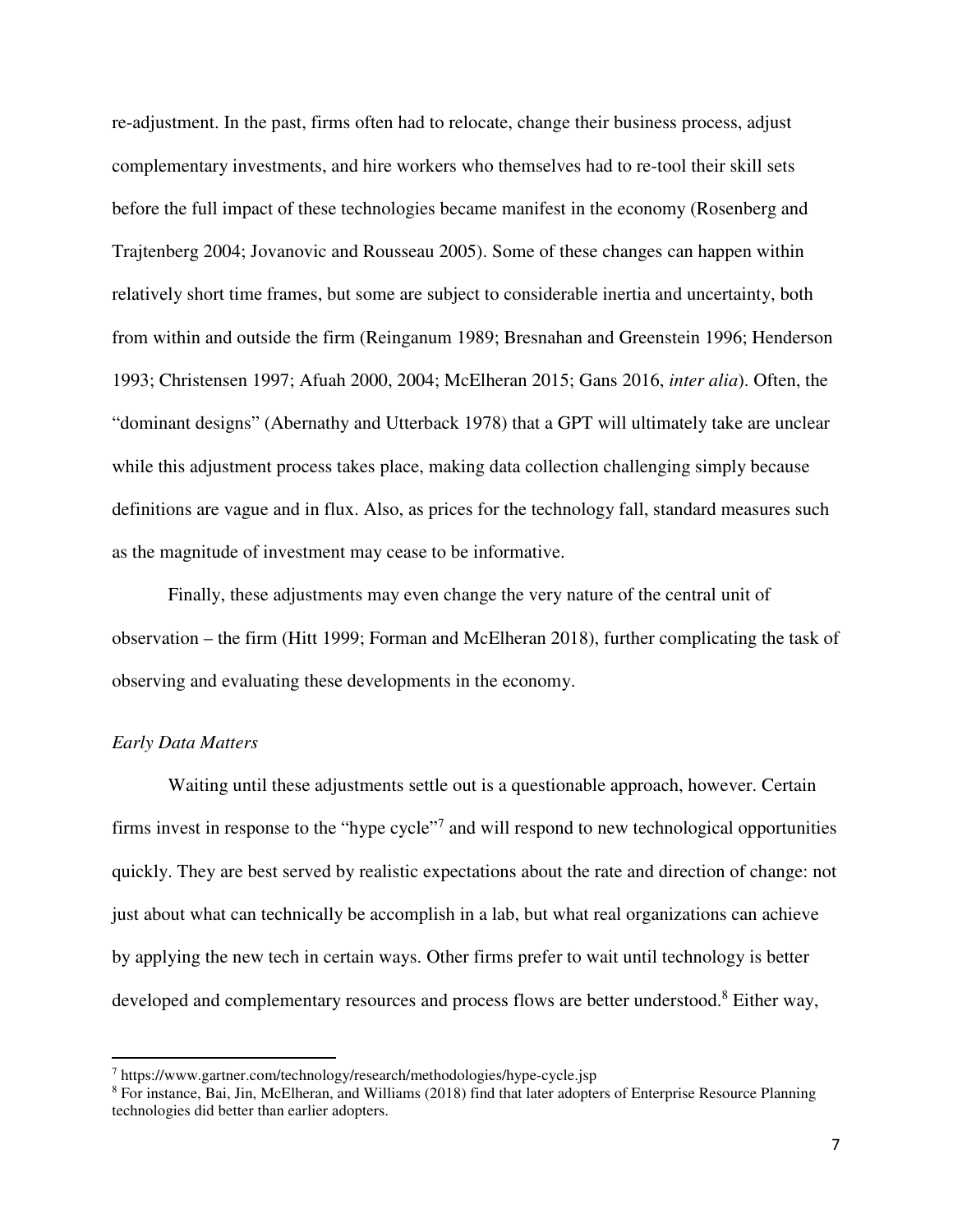with distorted incentives due to hype on the one hand, and reluctance to plan in the face of uncertainty on the other, optimal investment decisions are unlikely. Policy makers, likewise, are flying blind without better facts to lean on, yet they face pressure to respond to these seemingly inexorable forces of change. Thus, waiting until the precise direction and rate of change become clear can have real economic and social costs.

# *Fine-Grained Data is Essential*

To fill the current fact void, many researchers, policymakers, and managers turn to aggregate statistics to get a sense of the magnitude of the change underway. Headway has been made in robotics (Raj and Seamans 2018; Acemoglu and Restrepo 2018). However, even as we are developing a sense that these technologies may be contributing to growth and productivity at the aggregate level, we still have very little understanding about the mechanisms at work *within* firms. Without micro data, for instance, it is impossible to pin down the extent to which AI might substitute for or even complement labor – or under what conditions. The key complementary investments that make AI productive – or that hinder its application – cannot be identified in aggregate statistics. Perhaps even more important, a theme that arises from the current frontier of research into technological change is the importance of data that varies not just at the firm level, but *within* firms, as well. Looking within the firm, at the business unit – or even specific processes or tasks – yields critical insights when it comes to studying new technologies, because the applications and key complements or substitutes also vary at this  $level.<sup>9</sup>$ 

 $\overline{a}$ 

<sup>&</sup>lt;sup>9</sup> See, for example Brynjolfsson, Mitchell, and Rock (2018).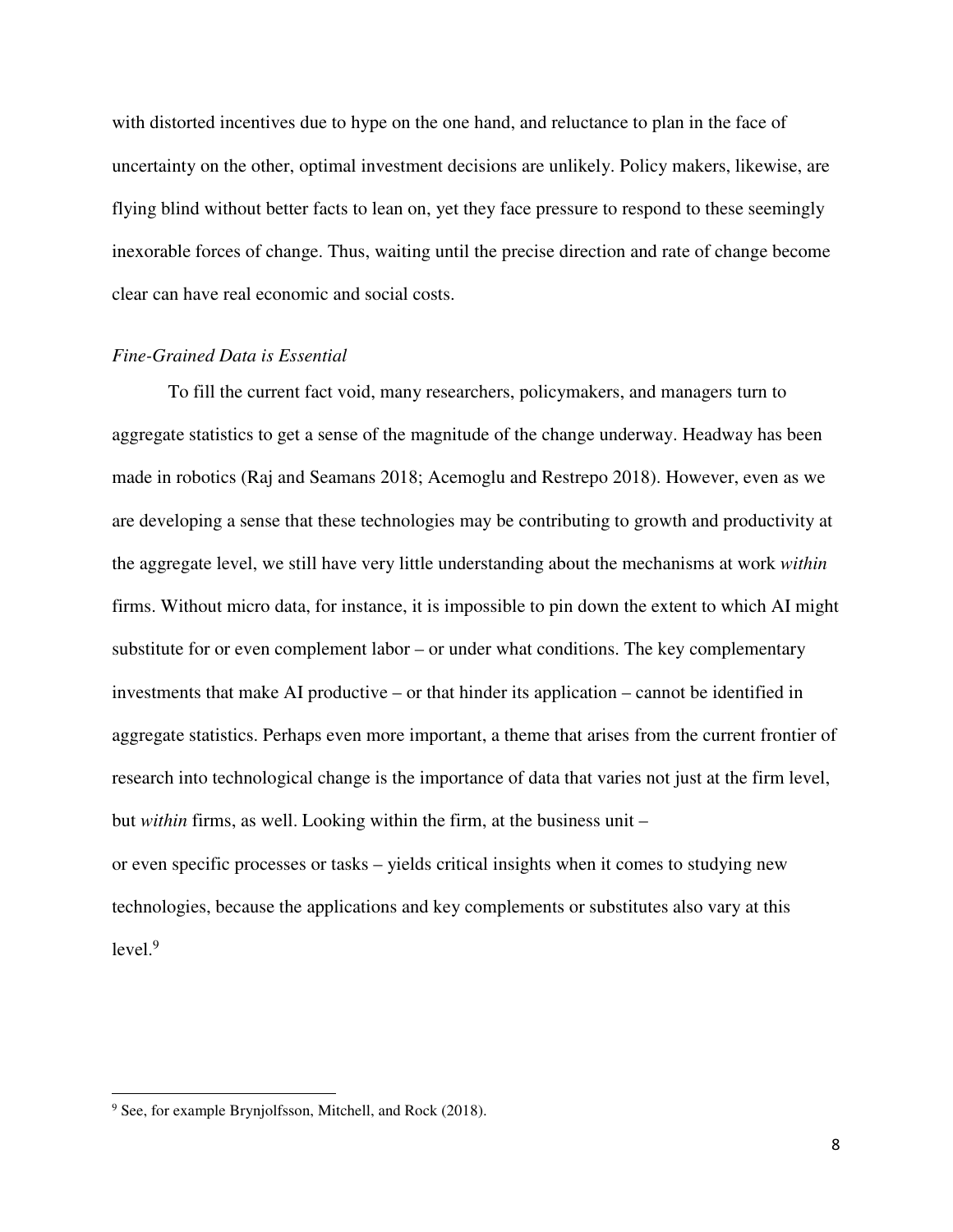# *Measure Complements*

Recent work on the complementary investments and design choices that enable cutting edge technologies point to critical dependencies with difficult-to-observe features of firms such as the organization of decision rights, management practices, human capital, and culture (Brynjolfsson, Hitt, and Yang 2002; Aral, Brynjolfsson, and Wu 2012; Tambe, Hitt, and Brynjolfsson 2012; McElheran 2014; Saunders and Brynjolfsson 2016; Brynjolfsson and McElheran 2017). The challenge, therefore, is that new data on AI, alone, will be insufficient to yield more than cursory insights. These important complementarities and correlates of intangible capital are traditionally very difficult to observe directly in large data sets. In sum, the data lacuna is deeper and wider than commonly understood – and the task of filling it much greater.

# *Beyond Robotics*

Raj and Seamans (2018) argue convincingly for the value of measurement of robotics. However, while there are important links between robotics and AI (e.g., the term "automation" is used for both across contexts), there are important differences as well. In particular, a key difference between robotics and un-embodied AI such as machine learning is the sectors in which they will matter. This has implications for where to target scare resources for data collection and where to look for early evidence of the economic impacts. For instance, in the U.S. Census Bureau's program of data collection, the manufacturing surveys have historically been the quickest to respond to changes in technology– but that is not where automation of white collar work via algorithms and machine learning is likely to happen first – or with the biggest impact. Robotics may tell us a lot about manufacturing, but will be incomplete in informing the impacts of AI in services, which makes up the bulk of many modern economies. This is why new data collection efforts must target multiple sectors, and is a chief advantage of the Census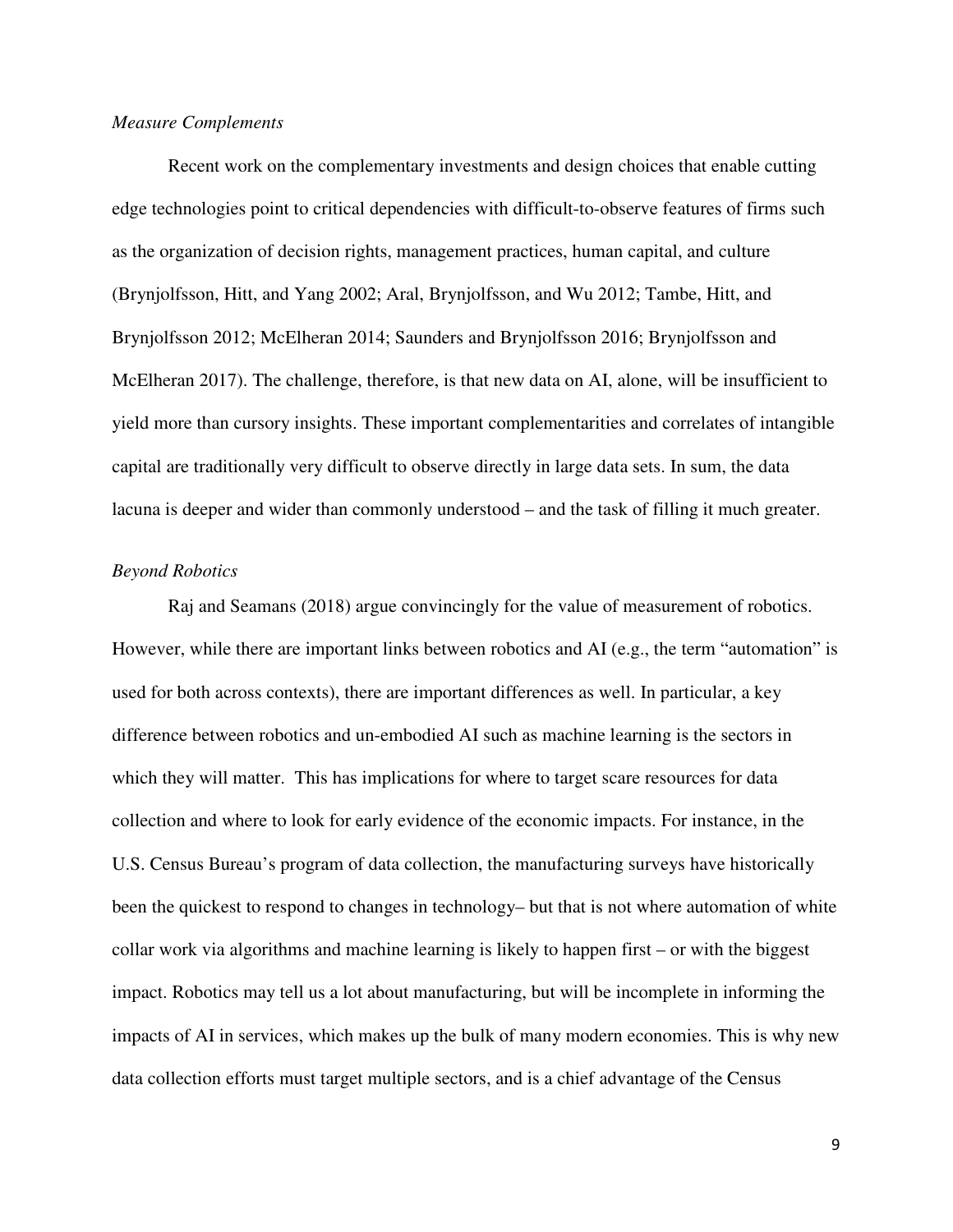Bureau's Annual Business Survey, which is discussed in more detail in section VII. Before arriving there, the next few sections outline insights we have derived from non-AI technologies that have important implications for the measurement of AI, moving forward.

### **III. What we learned from studying The Commercial Internet**

The example of the commercial internet is instructive for thinking about data collection and measurement issues in the early years of new technology diffusion. The network technology we know as the Internet became available to firms in 1994 and diffused so quickly and widely that, by 1995, most researchers consider availability to be nearly ubiquitous. Use of the internet varied among firms in important ways. For instance, the use and benefits were concentrated in urban areas, despite widespread expectations that it would lead to a "death of distance" (Forman, Goldfarb, and Greenstein 2005b, 2012).

Studying this period sheds light on two key modalities for collecting data on emerging technologies and their relative strengths and weaknesses. The primary windows into this phenomenon in the U.S. have been: 1) proprietary data sets collected for non-statistical purposes and, 2) administrative data collected by the U.S. government. The different methodologies possess distinct strengths and weaknesses.

# *Method 1: Proprietary Survey Data*

Much of what we know about the early days of the internet relies heavily on proprietary data. A key resource in this stream of research has been the Harte Hanks or Computer Intelligence Infocorp (variously referred to as HH or CI), currently owned by Aberdeen. This data set is designed to support market research by vendors of a wide range of information and communication technologies (ICTs). For years, it has provided extremely rich information on a wide range of information technologies, and it possesses a number of key virtues. First, it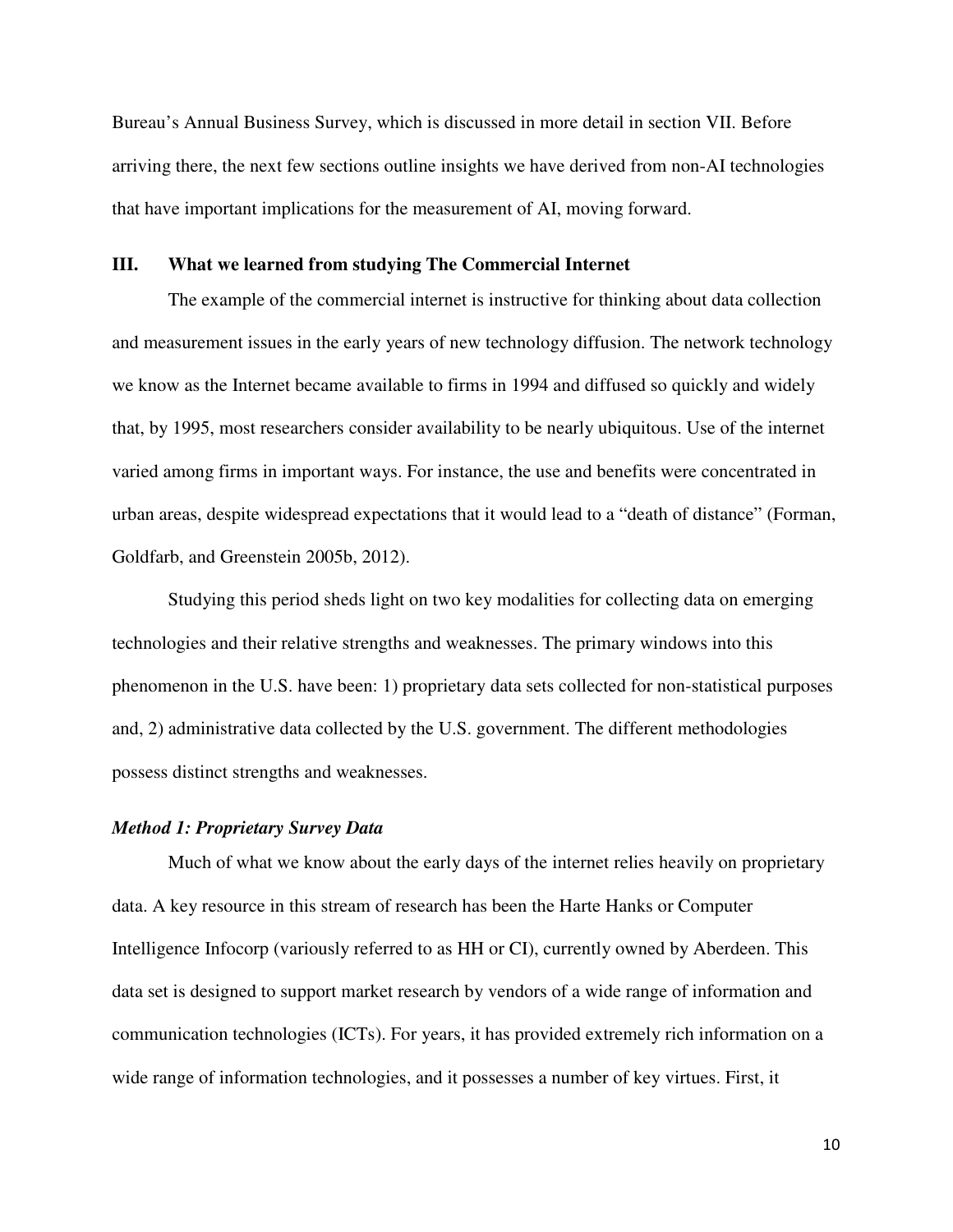collects establishment-level data, so it is possible to observe within-firm variation and get accurate geographic breakdowns for widely-dispersed multi-divisional firms. It is relatively representative of the economy as a whole (Forman, Goldfarb, and Greenstein 2005b), and is quick to pick up on new technology trends, sometimes with very detailed measures. It has been used extensively in research on IT diffusion and productivity (e.g.,Greenstein 1993; Bresnahan, Brynjolfsson, and Hitt 2002; Bai et al. 2018) including the internet (Forman, Goldfarb, and Greenstein 2002, 2003, 2005a & b, 2008, 2012).

Some key drawbacks of the survey, however, are less-emphasized in the literature. These flaws all derive from the core fact – which applies to most proprietary data sets – that the data are not collected with research in mind. Documentation can be poor-to-non-existent, with a lack of visibility to important elements of the data-generating process such as precise wording of the survey questions, methodologies for following up on non-response, coding of missing observations, and sampling frames. In the Harte Hanks data, in particular, linkages between establishments within firms have historically been poorly maintained (requiring extensive investments in data cleaning), and linkages within firms across years are not always reliable.

The applications focused on in this data set change over time, so that the only measure of IT use that spans long periods is personal computers. This makes tracing the lifecycle of certain applications and the shift between technologies challenging.

In recent years, the firm that purchased Harte Hanks, Aberdeen, has dramatically reduced their direct data collection and turned to a proprietary algorithm for predicting technology use at firms, limiting the data's future usefulness for economic research. Finally, these data sets can be expensive to acquire, with pricing models that incentivize researches to omit key co-variates or restrict the number of observations to relatively small samples.

11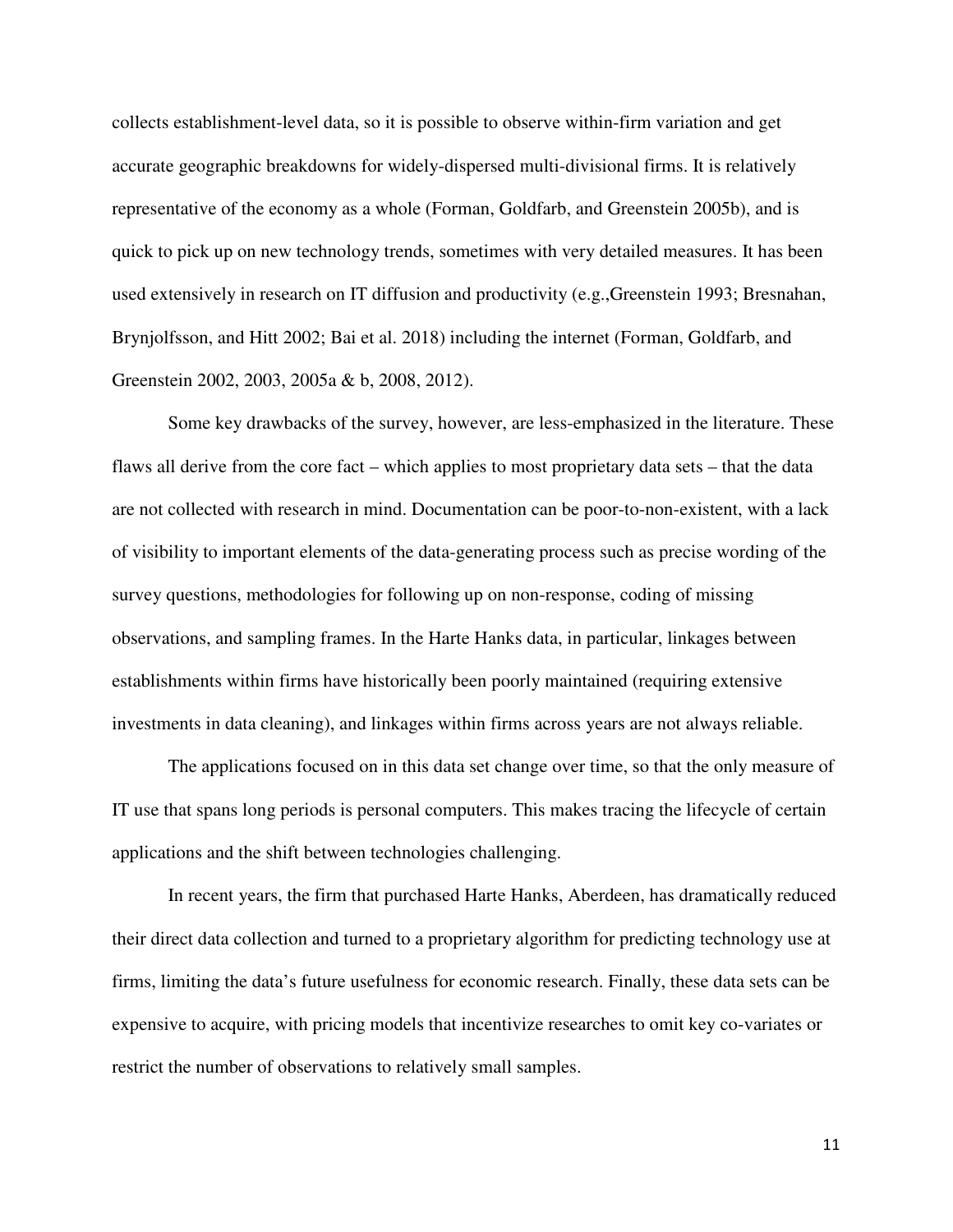Another drawback that applies particularly to technologies diffusing among young firms is that it lacks data that can be used to study performance outcomes. Matching to public data such as Compustat is typically used, which limits samples to large, public firms.

The large-firm bias was less of a problem for older, high-fixed cost technologies, as a certain scale was typically required to derive economic benefits. Over time, however, the shift to client-server architectures, internet-based networks, and now on-demand computing services via cloud computing has moved many new technologies to a variable-cost, pay-as-you-go model with dramatic implications for smaller organizations (Jin and McElheran 2018). Data sets that skimp on this increasingly dynamic segment of the economy may prove distorted insights into the spread and impact of AI.

### *Method 2: Administrative Data*

Administrative data corrects many of these shortcomings by being far more transparent and systematic in its data collection, with far more resources (such as statutory authority to compel survey response and dedicated personnel to follow up on non-response) to deploy. We have learned many important facts about the digital economy from official statistics collected by the U.S. Census Bureau that could not have been discovered using proprietary data.

Administrative data collection on the use of the internet in the U.S. began when the Census Bureau conducted the Computer Network Use Supplement (CNUS) to the 1999 Annual Survey of Manufactures. This rich survey not only provided novel aggregate statistics on ecommerce in the U.S. (U.S. Department of Commerce "E-Stats"), but revealed important variation in how firms actually applied internet-based technologies (Atrostic and Nguyen 2006).

This survey had the additional critical advantage of being straightforward to link to other administrative data on firm accounts. This made possible detailed establishment-level analysis of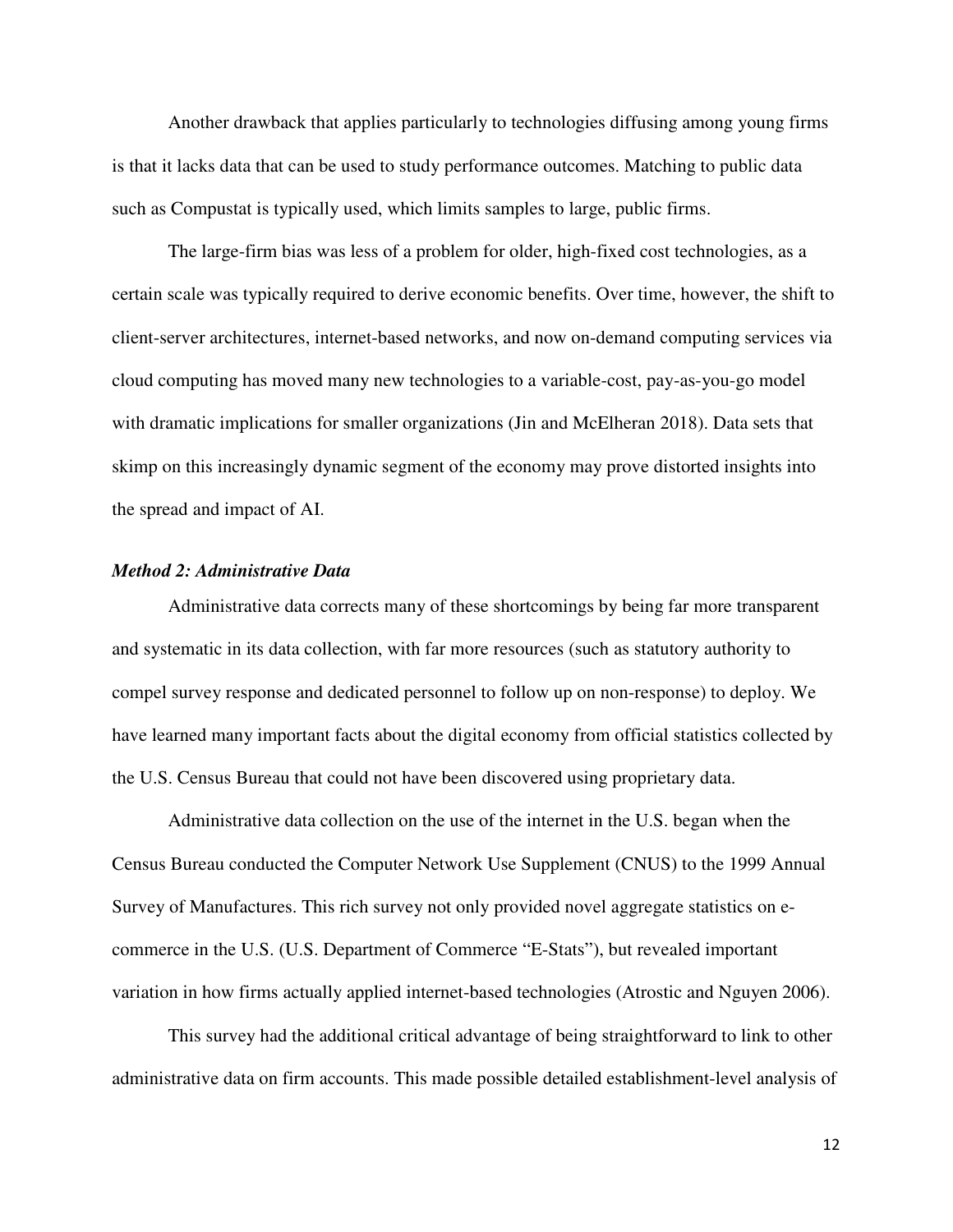productivity among users of internet applications in the dot-com era (Atrostic and Nguyen 2005) and beyond (Angle and Forman 2018).

However, there was a considerable lag between the introduction of the internet and official data collection. We do not have any systematic visibility to internet use in the critical early years. Also, this rich survey was only done in one year and only in manufacturing, and can be difficult to access due to administrative hurdles. Few researchers outside the Census Bureau have used this data to study the impacts of the internet.

One exception is Forman and McElheran (2018), which examines the extent to which firms shifted transactions from inside the firm to market-based exchange in the wake of the commercial internet. This study leaned heavily on the rare visibility to *how the technology was put into use* by adopting firms, making it possible to disentangle internal versus external coordination over the internet and to separate older networks (such as Electronic Data Interchange) from the newer technology. These types of details concerning the processes to which new technologies apply are essential – yet they remain quite rare and are often "one-off" snapshots rather than ongoing data collection efforts.

#### *Key Learnings from Research on the Internet*

 The Internet Era revealed many important insights into how firms respond to and take advantage (or not) of new technological advances. Those insights can best be gleaned by going to those papers or review articles such as Forman, Goldfarb, and Greenstein (forthcoming). More to the focus of this article, the process of achieving those insights yielded important lessons for what is important and not from a data-collection standpoint:

1. **Panel micro data is important:** At the aggregate level, it may be possible to get a sense of early trends. However, capturing key elements of the phenomenon relies on firm or establishment micro data, and, in particular, panel data that keeps a reasonably large and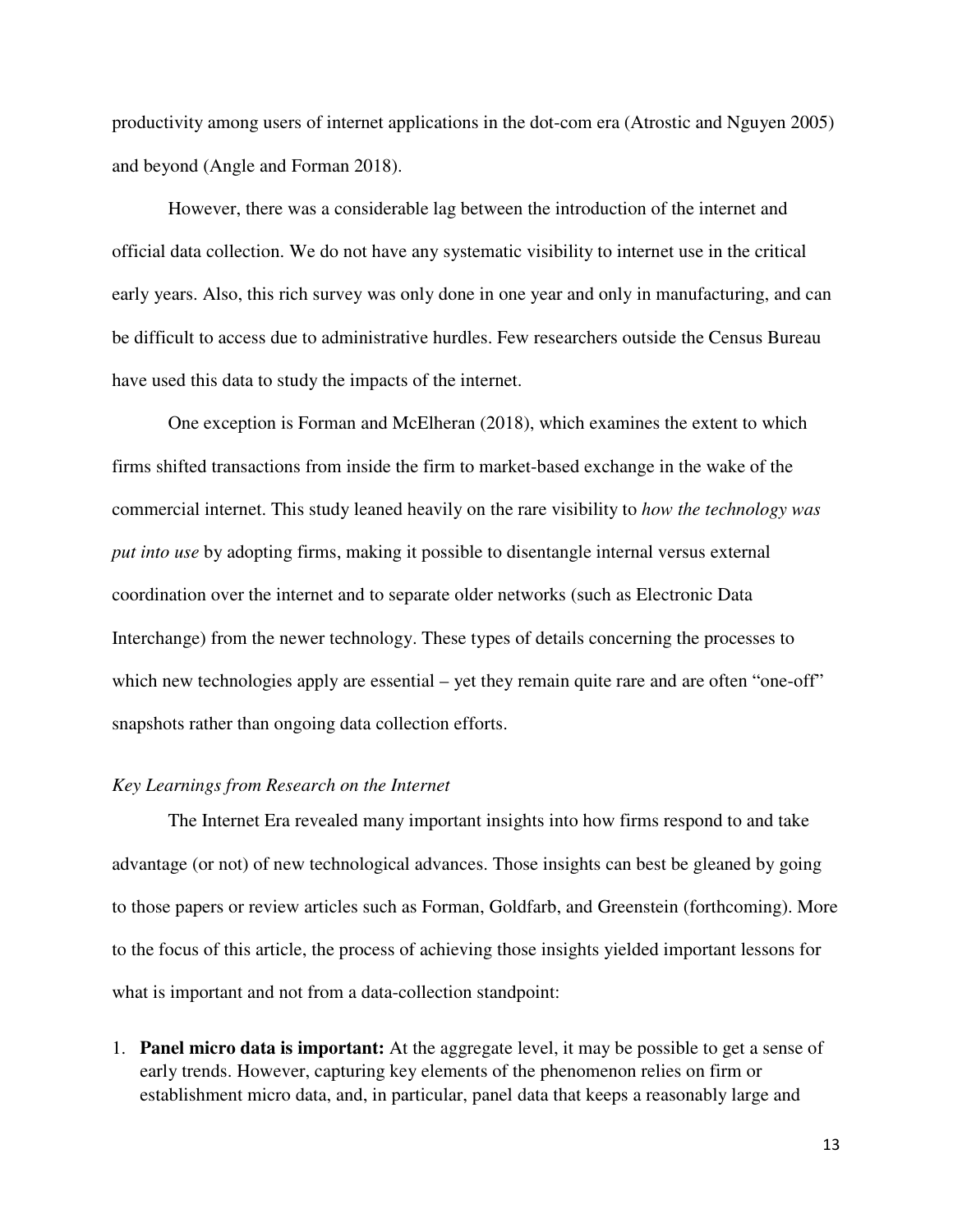stable sampling frame. Proprietary data sets are often collected for short-term "market intelligence," rely on small samples that over-emphasize large firms, and do not invest in maintaining panel linkages or stable sampling frames. Administrative data is no panacea, unfortunately. Census annual surveys rotate their sample frame every five years. Also, useful surveys may not be repeated year-over-year due to the need to limit the response burden imposed by government data collection.

- 2. **Within-firm variation is an issue.** While a lot of our theorizing and evidence concern firms as the unit of analysis, there is important within-firm heterogeneity in the use and impacts of technology. Forman et al. (2008) find that not all units of a firm have the complementary human resources that they need to deploy internet technology, but that they can leverage internal resources elsewhere in the firm. McElheran (2014) shows that decision rights over IT purchasing can vary significantly among units of multi-establishment firms, which has important implications for where and how new technology is applied (and how well-suited it is to its local operating environment).
- 3. **Applications Matter.** The ways in which GPTs are applied can vary at the process level. In addition to the examples discussed above, a useful distinction in prior work was between "basic" and "advanced" internet use, which required combining a number of distinct measures of internet applications (e.g., Forman et al. 2012).

# **IV. Big Data, Data-Driven Decision Making and Analytics**

While it seems like ancient history already, the hot thing in technology before AI was "big data" and predictive analytics. Large detailed data sets and analytical techniques based on regression analysis and data visualization promised a new ability to measure things that we have never before been able to measure. New efficiencies and innovation were expected to ensue (McAfee and Brynjolfsson 2014). Firms began concerted efforts to focus decision making more on data and evidence (Brynjolfsson, Hitt and Kim 2011). Broad-based facts concerning this phenomenon are just beginning to emerge.

Measurement was – and continues to be – a central concern. Advances in understanding the diffusion and economic implications of big data and analytics have come primarily from the deployment of new surveys specifically targeted at the phenomenon and new data collection techniques that themselves lean on analytics and big data.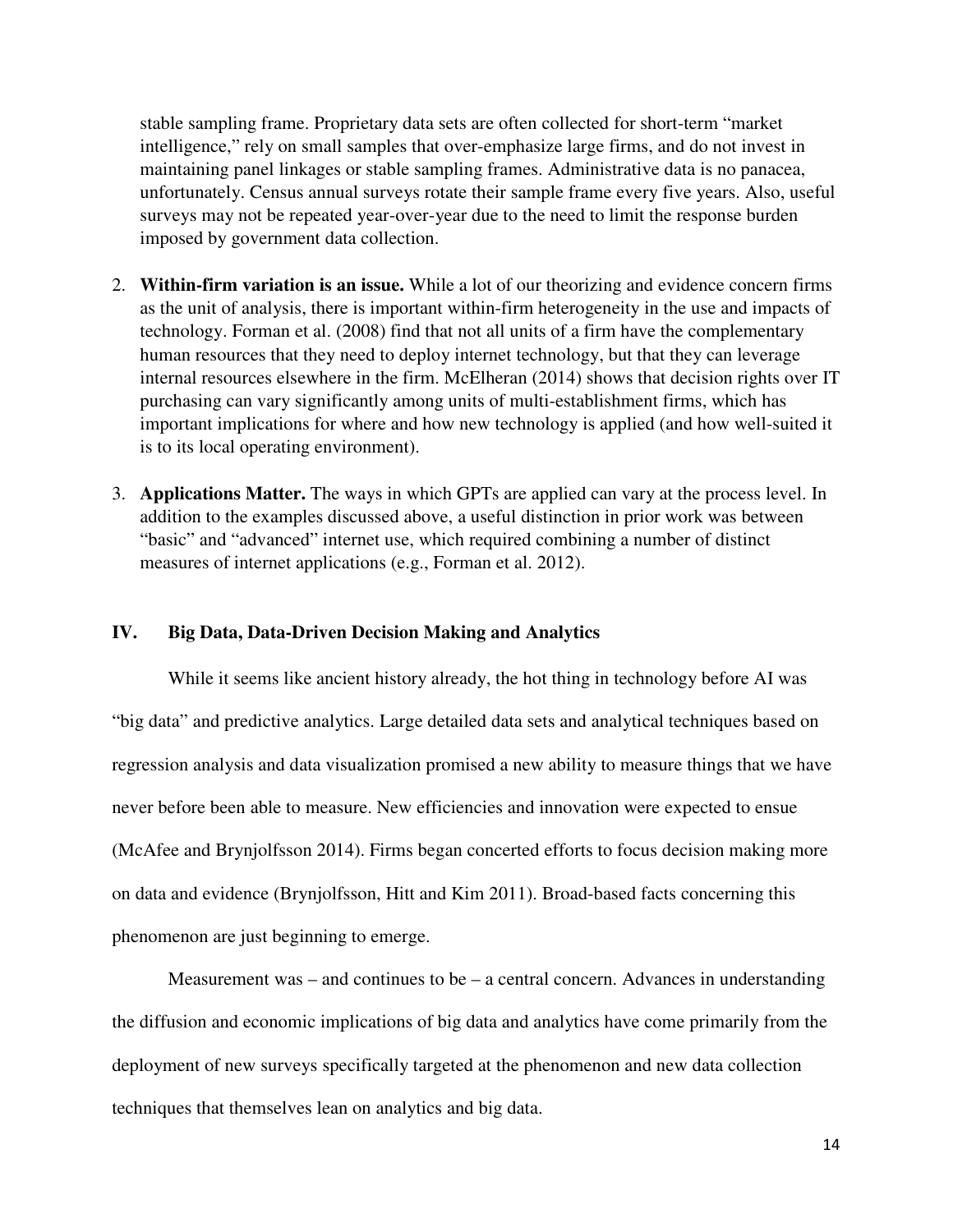## *Method 3: Administrative Survey Data goes Big(ish)*

As mentioned above, data collection performed by administrative agencies differs in important ways from private data collection. Typically, a key advantage is size and representativeness. Usually, however, there is a tradeoff in terms of richness or the extent to which is connected to core research questions. This has very recently begun to change.

In 2010, the Census Bureau teamed up with economists and private funding sources to collect novel direct data on a range of management practices (Bloom et al. 2016 & 2018). The new Managerial and Organizational Practices Survey (MOPS) went to a sample of over 50,000 establishments in the manufacturing sector whose response was required by law. This is significant, as much of the survey data used in economic and management studies is subject to sampling and response bias that is difficult to correct for – and often overlooked or excused in the name of novelty.

The first wave of the survey asked about data-related management practices, which gave insights into how firms were making use of their data resources (Brynjolfsson and McElheran 2016 & 2017). The survey was repeated in 2015, and new questions were added about predictive analytics. Because this survey was conducted as a supplement to the Annual Survey of Manufactures, it was straightforward to link these new questions to existing panel data on firm operations. This made it possible to estimate plant-level productivity and track it over time.

Using this data set, which combined the virtues of detailed surveys of emerging technology with large and representative administrative data, we learned that the use of data in decision-making was surprisingly widespread as early as 2005. For instance, just looking at individual questions on the availability of data for decision making or use of data in decision making, roughly 45% of plants reported that they were in the highest categories by 2005. In

15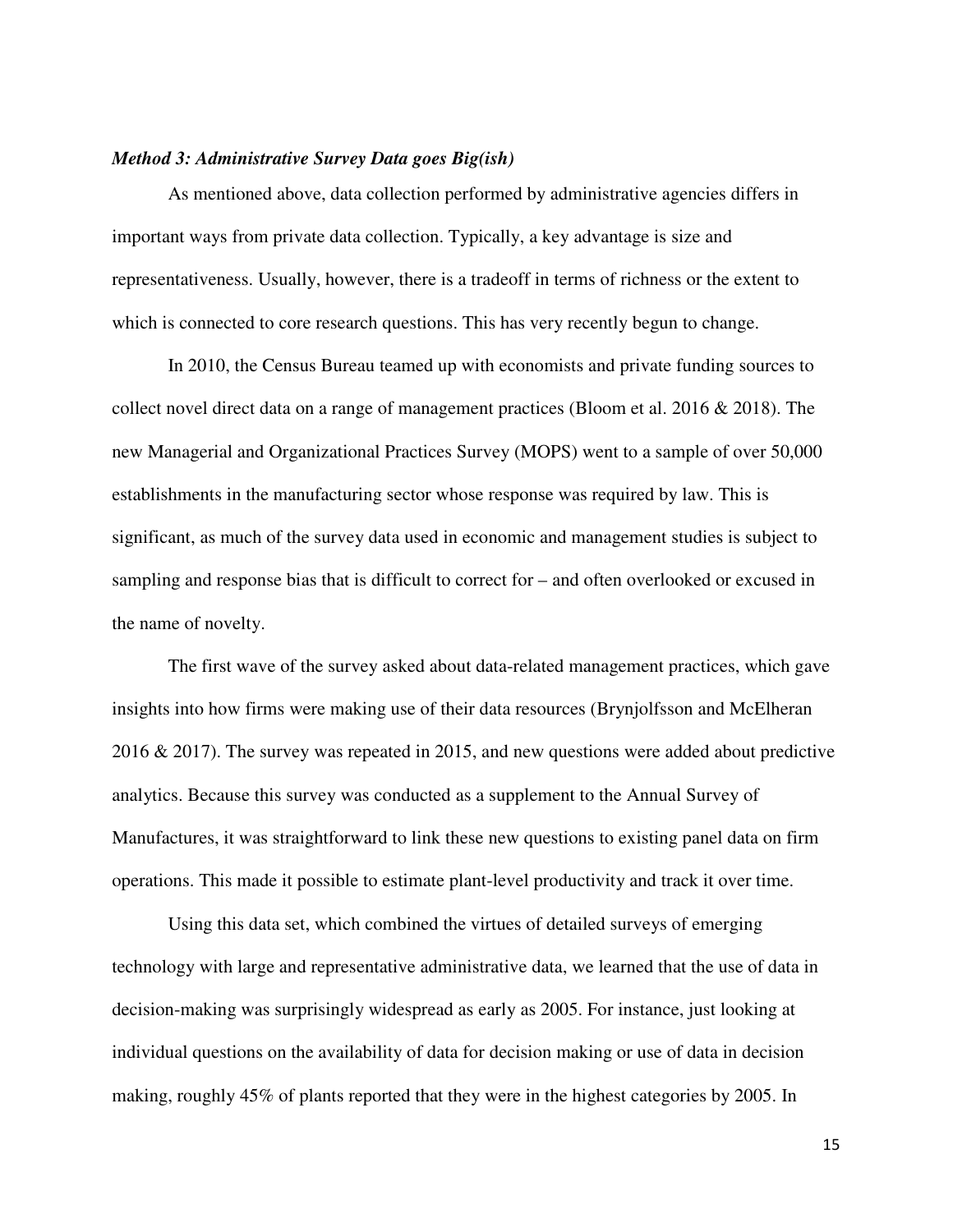order to identify the frontier of these practices, we combined these qualitative questions with other questions about the number of metrics tracked and whether targets were used to evaluate these metrics. The combination of questions identified a cluster of practice that only applied to 11% of plants in 2005. Note that this is very far away from a clean "pre-treatment" year – understanding what took place before 2005 and when these practices first started to diffuse is forever beyond the reach of this data.

These practices diffused very rapidly in the manufacturing sector (Brynjolfsson & McElheran 2016), and were strongly associated with productivity gains at the plant level (Bryjolfsson & McElheran 2017). The gains enjoyed by early adopters, however, were quickly achieved by establishments adopting later on in the 2005-2010 window (Figure 1).

**Figure 1: Returns to Early and Late Adoption of Data-Driven Decision Making (DDD)**



(Brynjolfsson and McElheran, 2017)

Had this survey take place for the first time much later, we might have missed the average effects, entirely.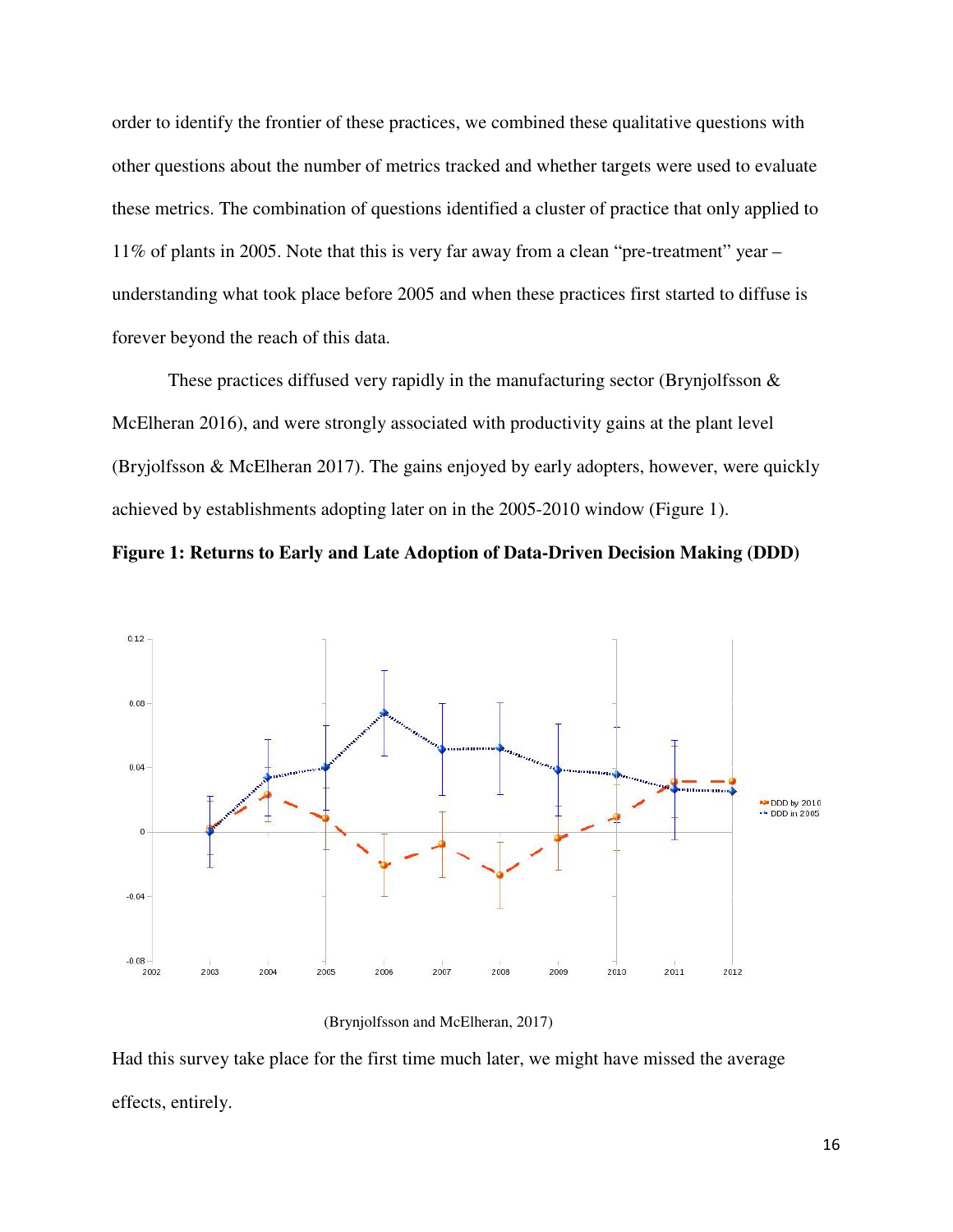Critically, we also were able to discover important complements driving variation within these average effects and over time. These productivity benefits depended in many firms on having a robust IT infrastructure prior to adopting the data-centric management practices.

The MOPS survey was repeated in 2015, and we added considerably to the section on data-driven decision making. In particular, we added questions on the use of predictive analytics within firms. These results are currently undergoing internal disclosure avoidance and content review by Census. In particular, we will soon be able to report on the evolution of data-related management practices towards frontier techniques relying on predictive analytics - both in terms of adoption and the relationship to firm performance.

# *Things we learned from the MOPS that apply to measuring AI:*

A few insights from these recent data collection efforts are worth reporting and adding to the list of "take-aways" that have implications for the measurement of AI:

- 4. **Recall questions can help (with caveats).** Asking respondents in 2011 to not only report on activity from the prior year but also from 2005 allowed to us to "go back in time" to catch an earlier point on the diffusion curve. While we were successful in identifying the critical adoption and productivity gains in the 2005 – 2010 time period, many would consider this a "near-miss" in terms of data collection. A little bit later or omitting the recall questions (which increase respondent burden and come at a significant opportunity cost in terms of other data items) would have caused us to miss these insights and would have hampered our ability to use important econometric approaches such as exploring plant fixed effects (which, unsurprisingly, turn out to matter – see Brynjolfsson and McElheran 2017).
- 5. **Multiple measures are often critical.** Both our work and other research based on the MOPS survey emphasizes the use of multiple measures of the constructs of interest. Measurement error is a significant concern when only one respondent per organization can be queried. Using an index of questions or principal components extracted from the survey is a powerful way to reduce measurement error. However, this can make data collection much more expensive and requires foresight during the survey development stage. It also requires a strategic commitment on the part of researchers who often have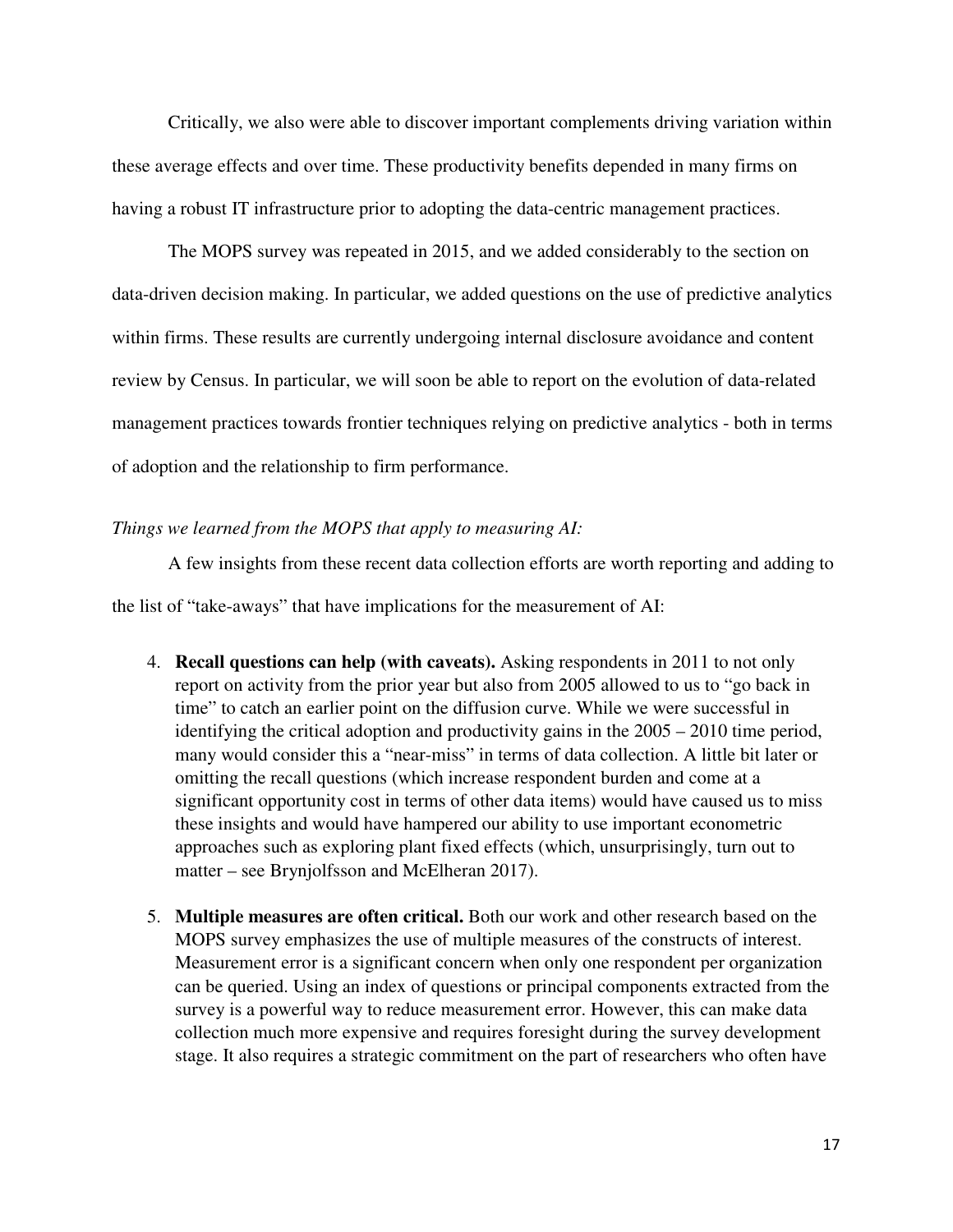to give up collecting weaker measures of many additional interesting dimensions of firms in order to gain fewer yet more reliable measures.<sup>10</sup>

- 6. **Extensive margins are far easier to measure than intensive margins but possibly confusing.** While it is relatively straightforward to ask about the presence of a technology (this is what Aberdeen/Harte Hanks has historically done), there are some pitfalls to be aware of. The first is experimentation and "tinkering" – firms that are experimenting with an early-stage technology (particularly AI) are not doing the same things as a firm that has deployed the tech throughout their business. Also, adoption is not necessarily an absorbing state. Early evidence from the second wave of the MOPS shows that certain plants "de-adopted" frontier data-driven decision making between waves of the survey in ways that are associated with giving up productivity gains (Brynjolfsson, Ohlmacher, Jin, McElheran, and Yang 2018).
- 7. **Distinguishing the application from the underlying technology can be challenging**. In developing the measure on predictive analytics, we did not forecast the convergence of "analytics" and "AI" in how the words are commonly used. To the extent that firms have been using old techniques (such as multivariate regression) to build models that predict what firms can expect in the future, they are doing predictive analytics. This is far more prevalent – but also very different in terms of the techniques, inputs, and insights – compared to predictive analytics based on machine learning. To the extent that our question captures the practice without distinguishing the techniques or inputs (notably, the size or quality of data required) we are probably missing important shifts in what "analytics" means for firms. Also, the rate of substitution between technologies will not be homogeneous. Mara Lederman succinctly identifies the problem in her note from the first NBER Economics of AI volume: "Finally, as ML and other artificial intelligence technologies diffuse across organizations, they are likely to diffuse at different rates. This means that, at least in some datasets, we are likely to observe a mix of ML -based and traditional decision-making which creates another potentially important source of unobserved heterogeneity." (Lederman 2018).

# *Method 5: Mine Publicly Available Data*

 $\overline{a}$ 

Another key disadvantage of survey methods, be they researcher-driven or conducted with the assistance of government agencies, is the long lead-time involved. Designing a good survey that has been sufficiently piloted, subjected to cognitive testing, sent into the field, followed up to reduce non-response, and coded and cleaned prior to analysis can take months, if not years. For a

 $10$  Being aware of this tradeoff is probably useful for referees of these papers who often ask for richer controls or complements without understanding the tradeoffs involved.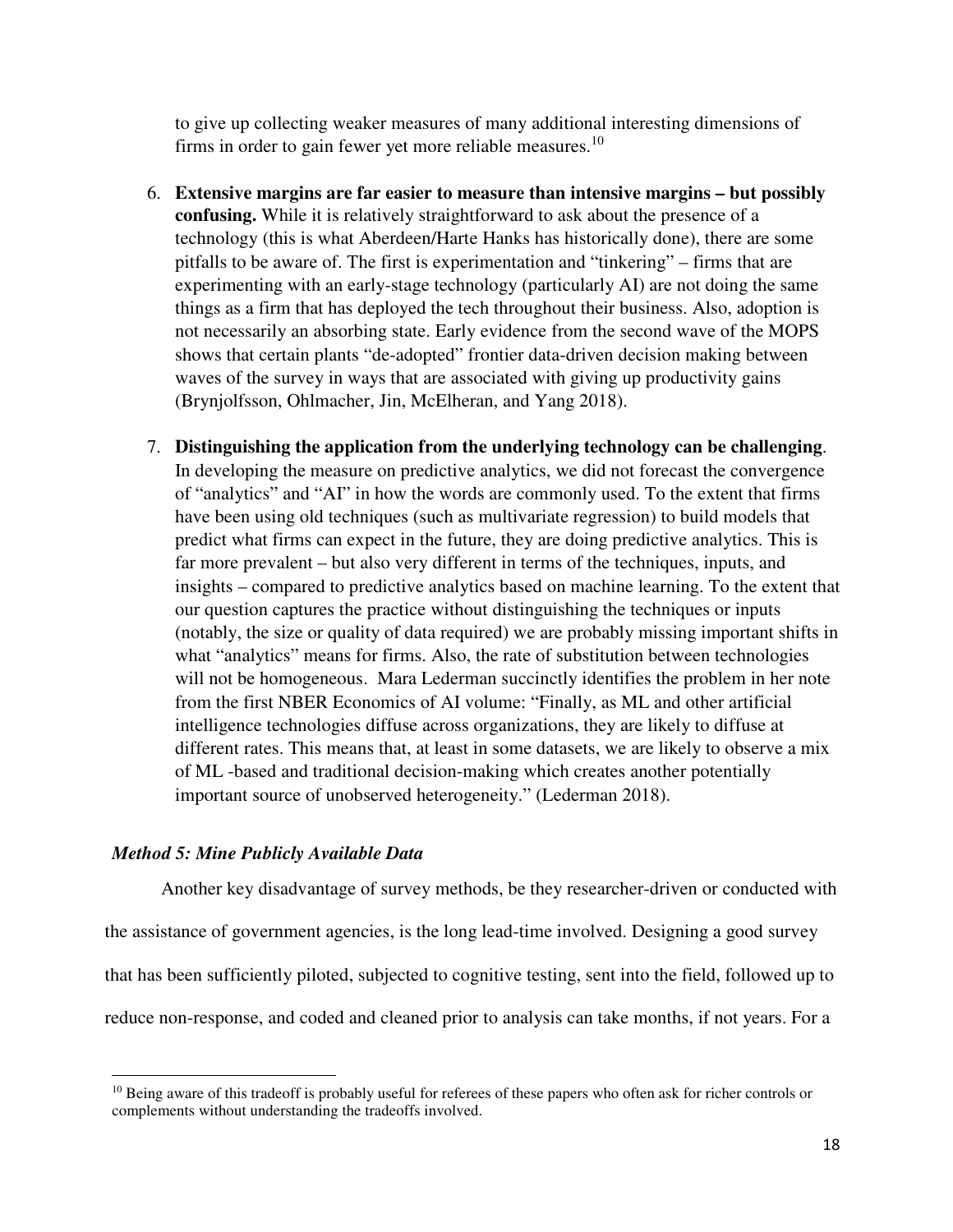brand-new technology that diffuses quickly, that may take too long, and key dimensions may get missed.

Another successful approach to tracking technological change in the economy is to use frontier analytical techniques to extract signals from public or quasi-public data. Tambe and Saunders (2014) used analytics methods to find analytics-based practices by using topic modelling techniques on publically available 10K filings. They linked firm reporting of key words such as "enterprise data" and "data warehouse" to performance indicators in Compustat to find a significant performance benefit for firms that report data-related activities. In another example, Tambe (2014) and Tambe and Hitt (2012) analyzed text from job postings (not necessarily public, but not exactly private, hence "quasi-public") to track changes in demand for certain IT-related skills. By measuring the complements to certain technological inputs, they estimate the use of those technologies and the labor market and firm performance implications. To the extent that particular programming approaches (neural nets, reinforcement learning, deep learning, etc.) can be specified in job postings, this might be a particularly useful approach to studying AI. At the very least, it might be a way to observe important complementary inputs that are rarely collected in other data sets or are difficult to access and could profitably be combined with direct measures of AI use.  $11$ 

# **V. IT Outsourcing and Cloud Computing**

 $\overline{a}$ 

Another relevant advance in measuring the diffusion and the economic implications of new technologies comes out of research into cloud computing. Understanding the diffusion and applications of cloud computing are essential for gauging the impact of AI in the economy due to

 $11$  Mention the LEHD and related work here? I have a project scoped out to do this, but I am not sure how much of my research agenda I should give away!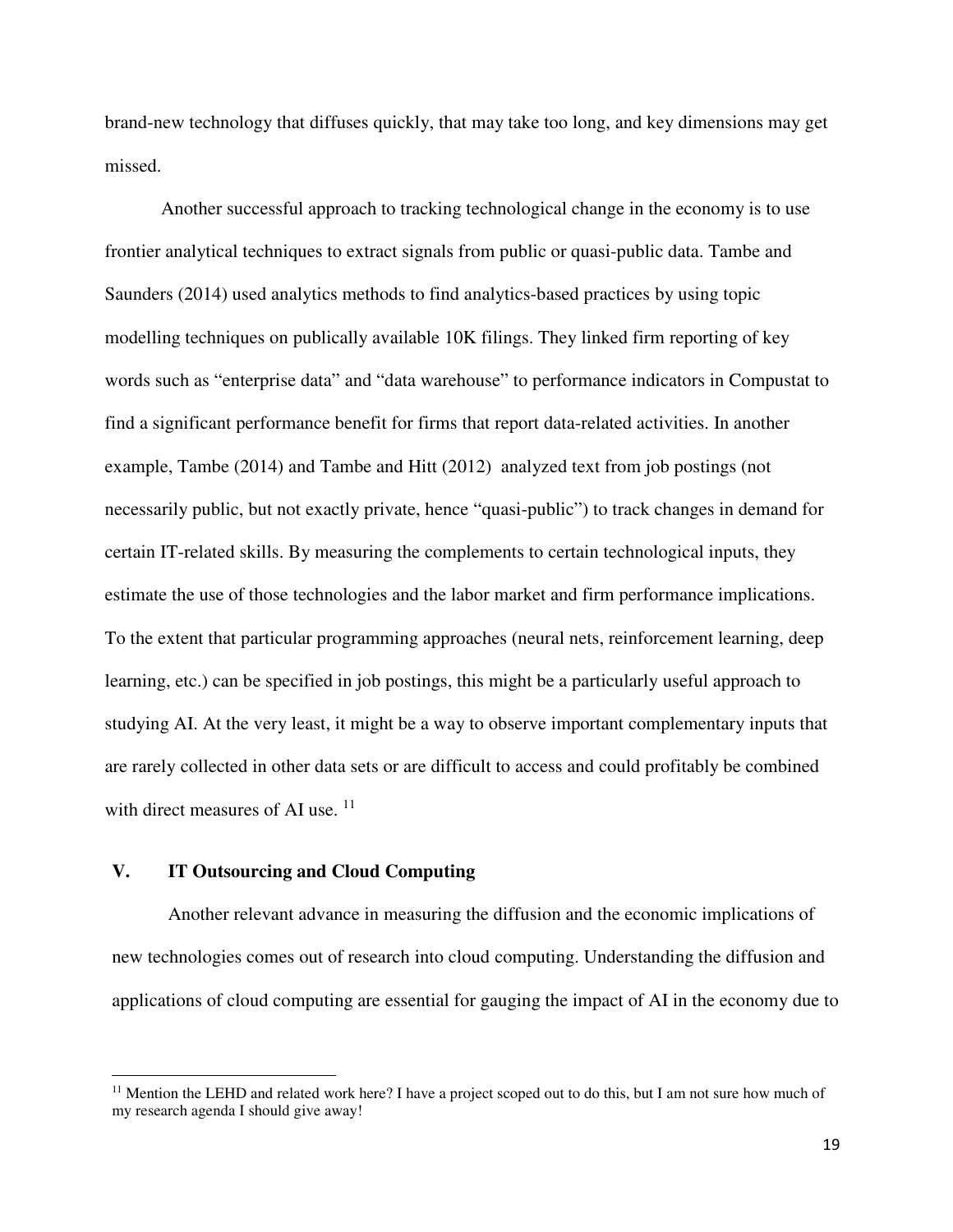the important infrastructure it currently provides – particularly for young firms -- for advances in machine learning and access to training data for AI. Insights into this phenomenon, however, have been tremendously hampered by lack of data.

Cloud computing first started to diffuse in 2006 with the introduction of Amazon Web Services. At the same time, for unrelated reasons, the U.S. Census Bureau asked for the most fine-grained breakdown of IT expenditure to date, in the Annual Survey of Manufactures. Capitalized IT investments were separated out from other IT expenditure as early as 2002, but in 2006, Census asked firms to additionally separate out expenditures on hardware and equipment, software, and purchased IT services. This distinction starts to matter in 2009 onward, when cloud computing took off (Jin and McElheran 2018).

Catching the early wave of this new technology happened by accident, and was another "near-miss." By 2008, we see a significant shift in the share of IT expenditure away from owned IT capital and into purchased services like cloud computing. We also observe that this shift was accentuated for young plants, which receive better coverage in the Census data than in other data sets.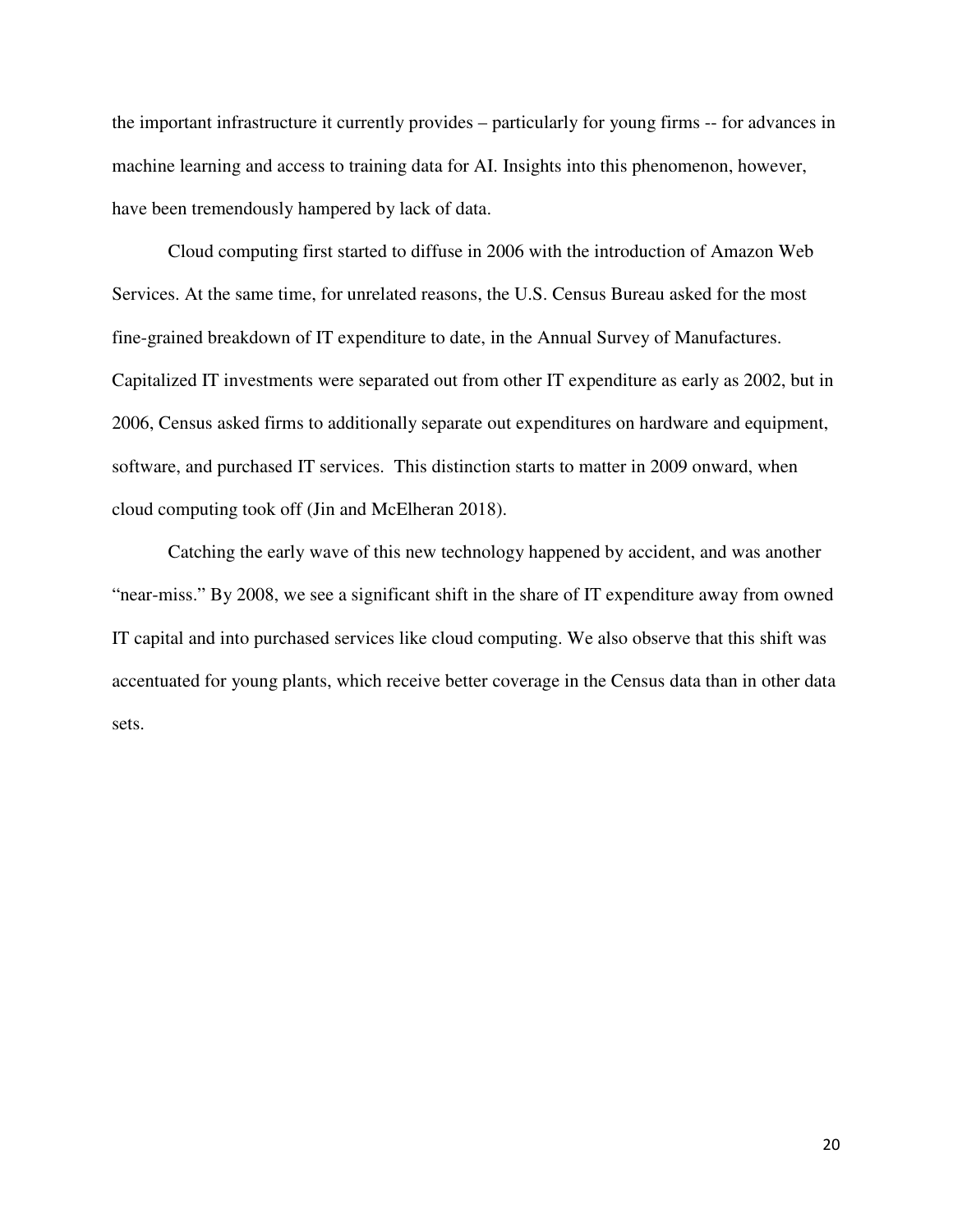|                               | (1)                                            | (2)                             | (3)                          | (4)                           |
|-------------------------------|------------------------------------------------|---------------------------------|------------------------------|-------------------------------|
| <b>Dependent Variables</b>    | % Expenditure<br>on IT Capital<br><b>Flows</b> | % Expenditure<br>on IT Services | % Expenditure<br>on Software | % Expenditure<br>on Equipment |
| Young                         | $0.009**$<br>(0.004)                           | $-0.004$<br>(0.003)             | $-0.015***$<br>(0.003)       | $0.010***$<br>(0.003)         |
| Late                          | $-0.054***$<br>(0.002)                         | $0.021***$<br>(0.002)           | $0.036***$<br>(0.001)        | $-0.003*$<br>(0.002)          |
| <b>Young x Late</b>           | $-0.006$<br>(0.004)                            | $0.011**$<br>(0.003)            | 0.002<br>(0.003)             | $-0.007*$<br>(0.004)          |
| <b>Industry Fixed Effects</b> | Y                                              | Y                               | Y                            | Y                             |
| N                             | ~239,700                                       | ~239,700                        | ~239,700                     | ~239,700                      |
| <b>R-Squared</b>              | 0.152                                          | 0.086                           | 0.097                        | 0.131                         |

**Table 1. IT Expenditure Breakdown by Type for Young and Older Plants, 2006 – 2014** 

**Note:** Table 4 in Jin and McElheran (2018). Results are from OLS regressions controlling for industry (6-digit NAICS) fixed effects. The dependent variables are the percentage of each type of IT spending with respect to the total expenditure reported on IT. All columns include an unreported indicator for whether the plant reported zero IT expenditure (note that these are reported, not imputed zeroes). Late is the indicator for the sample years 2008 through 2014. There is no statistical difference between the Great Recession years (2008-2009) and the post-Recession period (2010-2014), so they are combined for ease of exposition. Statistical significance is denoted as follows:  $* 10\%, ** 5\%, *** 1\%$ .

We find a strong geographic component to the diffusion of cloud computing. Using county-level prevalence of cloud services providers (see Figure 2), we found a strong correlation between nearby suppliers and use of these services. We are currently investigating the extent to which this may be due to local spillovers versus shared complements such as skilled IT labor. Some may simply be due to geographic features associated with both lower cooling costs and flatter terrain for broadband infrastructure (Kolko 2012). To the extent that these factors may be exogenous shifters of cloud computing use, they could prove to be useful instruments for the adoption of the technological infrastructure and other complements such as AI.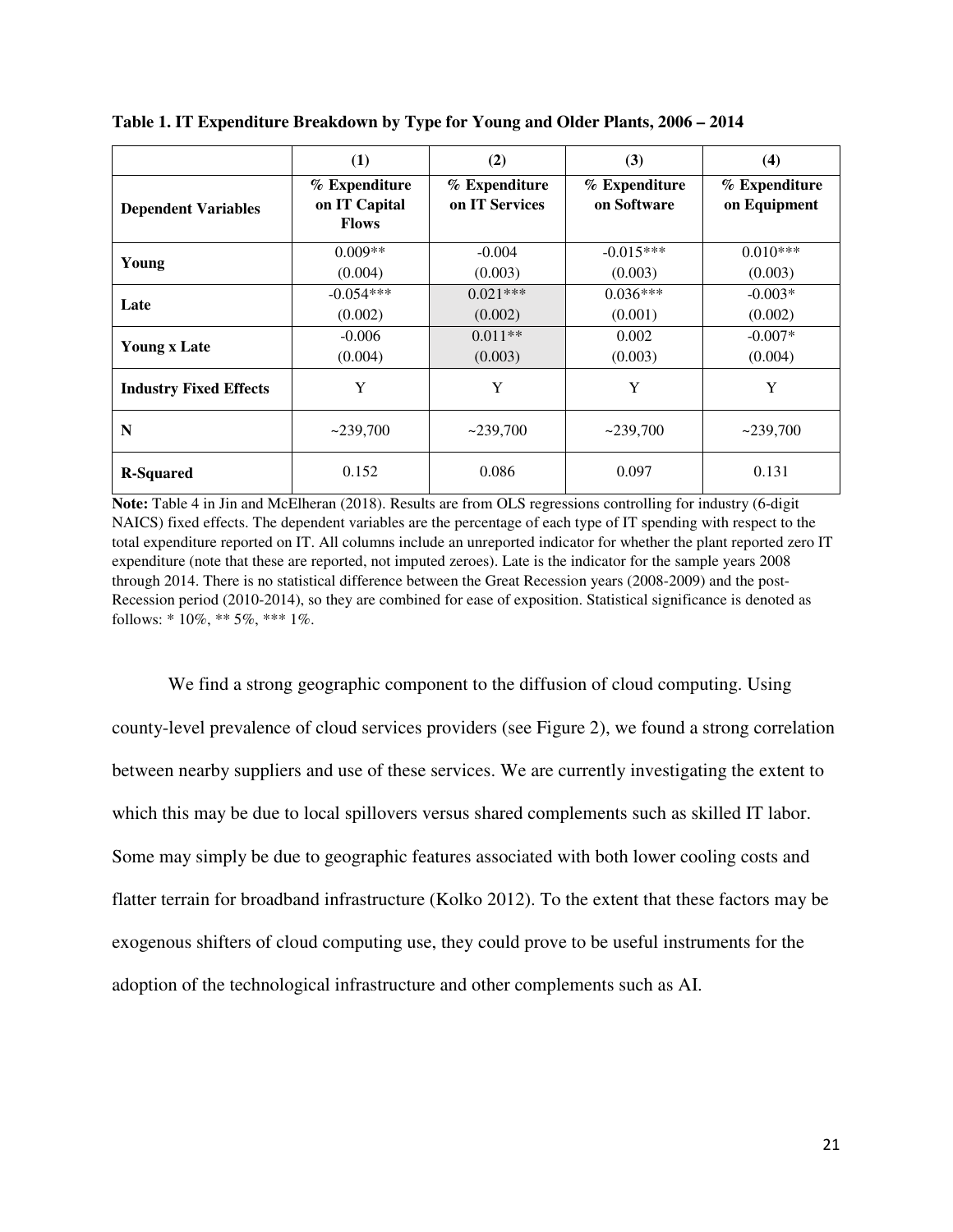

# **Figure 2. Data Processing, Hosting, and Related Services**

# *Key Learnings from Studying Cloud Computing:*

8. **Age matters.** The economic benefits of the cloud show up, at least in the early years, almost entirely among young plants – both young stand-alone firms and young plants of older firms (Jin and McElheran 2018). Without visibility to the behavior of these typically smaller and non-public establishments, an important new trend in technologydriven productivity would have been impossible to observe. To the extent that AI relied on cloud infrastructure and key advances are coming from start-ups that can leverage the cloud to enter at unprecedented rates (Ewens et al. forthcoming), this distinction is likely to be quite important for measuring AI.

# *Method 7: All of the Above*

Finally, we may also be able to make the most headway by combining these different

methods. It should be possible to match up data on the same phenomenon but collected in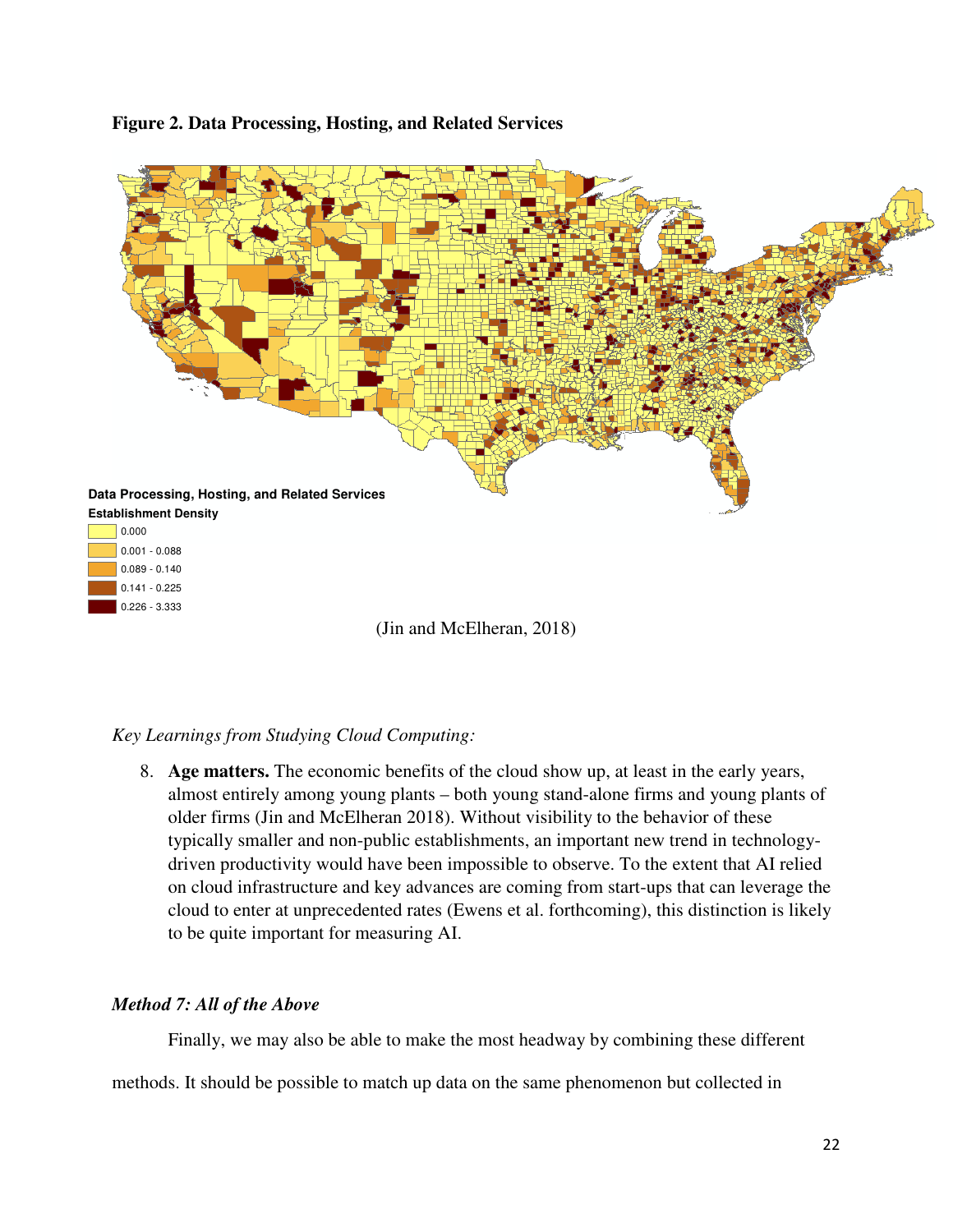different ways to reduce measurement error and provide complementary views on the technology, organizational and market context in which AI is diffusing. Aside from the more well-known links to Compustat, prior work has also combined Harte Hanks data with Census data to link IT adoption with organizational design and financial data (McElheran 2014). Jobposting data has been merged with publicly available reviews of firms to link IT use and ITrelated practices (Tambe et al. 2018). This approach, while more costly, also has the most potential to limit the drawbacks of any one method, alone.

# **VII. New Measures of AI: The Annual Business Survey**

A very recent data collection effort offers a new hope for making significant headway on the direct measurement of AI. Beginning in June of 2018, the U.S. Census Bureau fielded the new Annual Business Survey (ABS).<sup>12</sup> This survey, which replaces a number of prior surveys such as the Annual Survey of Entrepreneurs, targets 850,000 firms of all sizes and industry types. Among many questions, it contains a module on new technologies that asks "*In 2017, to what extent did this business use the following technologies in producing goods or services? Select one for each row*." The columns range from "*testing, but not using in production or service*" to "*in use for more than 25% of production or service*." The rows include a range of advanced technologies, specifically including various types of automation and machine learning. In addition to the critical new questions on the use of business technologies, the survey goes far to capturing potentially important complements to the use of these new technologies such as the amount and type of digital information, the goals and organization design of innovation, strategic positioning, and what types of customers it serves, . The availability of standard identifiers should enable linkages across Census data sets to provide additional insights, such as levels of

 $\overline{a}$ 

<sup>&</sup>lt;sup>12</sup> See https://www.census.gov/newsroom/press-releases/2018/annual-business-survey.html for additional details.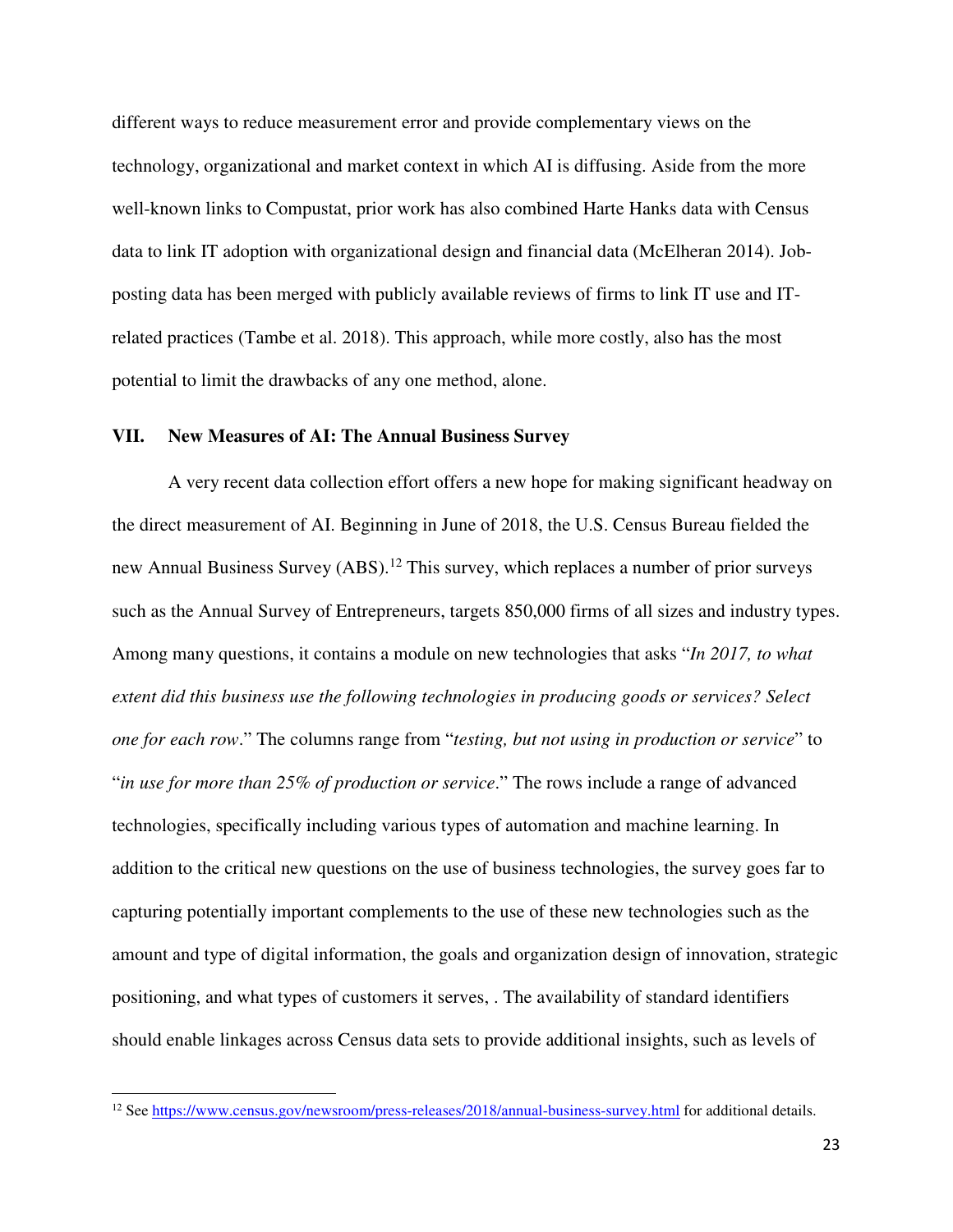investment and other operating expenses, as well. Data collection closes in late 2018, with official statistics available sometime in late 2019. Additional waves of the survey are planned.

# **VIII. Conclusion**

The economics profession typically lags with detection and tracking of new technologies. The attention now turning to AI in the popular media, policymaking, and academic realms will help ameliorate this. However, we have to be cognizant –and transparent – concerning the limitations of all of the different measurement approaches described in this article. Throughout this article, I provide justifications for the costly and uncertain investments that will be needed to fill the current data gap and considerations that should be kept in mind while doing so. We have made considerable progress in recent years, but much remains to be done and significant obstacles lie in the path.

In particular, our shaky measurement foundation is not well-addressed by current publishing incentives and norms in the economics profession. Data collection methodologies, cleaning and processing choices, and survey validity are given relatively short shrift in seminars. Space constraints limit attention to this important dimension in journal articles, and referees focus far more on identification than measurement. Publications resting on unstable data foundations are publishable if they address "novel" questions – which poisons the well for later, more careful efforts. The creation and cultivation of large novel data sets is time-consuming – and difficult to achieve within timeframes used for promotion at many institutions.

As a result, our current measurement of how firms use technology at every level is poor. This article touches on a subset of the measurement considerations that apply, and yet the number of things requiring careful consideration is large. Moreover, the tradeoffs are binding –

24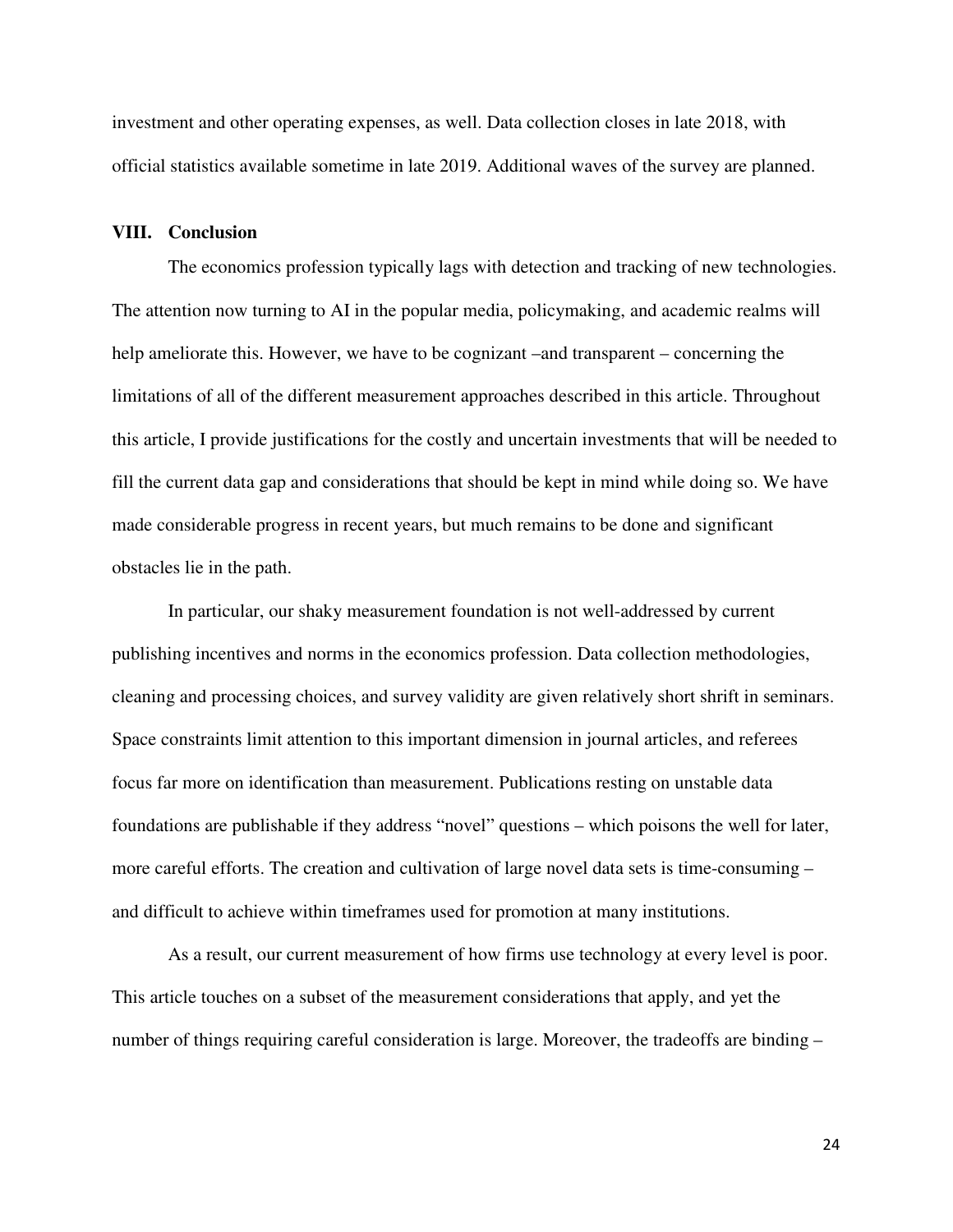given limitations of budgets and respondent attention, advances on one front typically entail retreating on another one.

Acting on the insights summarized in this article will require efforts on multiple fronts. The first is to devote far more time and attention in our research discussions to measurement. Improving the training of graduate students (and ourselves) on not only new techniques such as machine learning, but also on older disciplines such as survey methodology would improve our tools and educate the next generation of researchers and gatekeepers. Collaborations will likely be necessary to harness the funding and painstaking effort required to acquire and curate data of sufficient scope and richness. We also need to discover opportunities to complement efforts underway (e.g., in the area of robotics) and create public goods that can attract new scholars to the field and accelerate insights into this important phenomenon.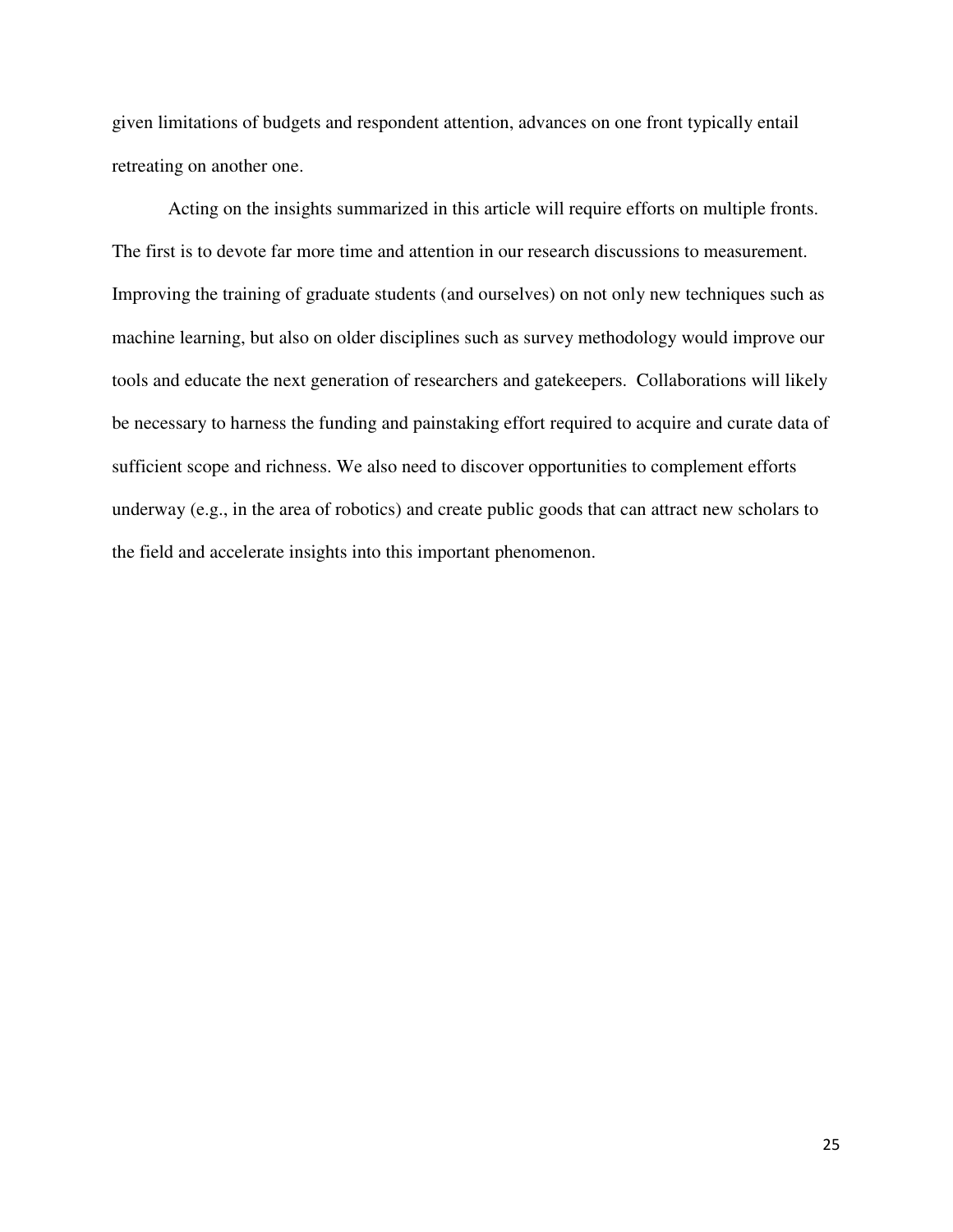#### **REFERENCES**

Acemoglu, Daron, and Pascual Restrepo. 2017. 'Robots and jobs: Evidence from US labor markets'.

- Acemoglu, Daron, and Pascual Restrepo. 2018. 'The Race between Man and Machine: Implications of Technology for Growth, Factor Shares, and Employment', *American Economic Review Papers and Proceedings* 108: 1488-542.
- Afuah, Allan. 2000. "How Much Do Your *Co-Opetitors'* Capabilities Matter in the Face of Technological Change?", *Strategic Management Journal*, 21: 387-404.
- ———. 2004. "Does a focal firm's technology entry timing depend on the impact of the technology on co-opetitors?", *Research Policy*, 33: 1231-46.
- Agrawal, Ajay, Joshua Gans, and Avi Goldfarb. 2018a. *The Economics of Artificial Intelligence: An Agenda* (University of Chicago Press: Chicago).
- ———. 2018b. "Exploring the Impact of Artificial Intellgience: Prediction Versus Judgment." In.
- Angle, P., C. Forman. 2018. Does IT Level the Playing Field for Small Establishments? Evidence from Manufacturing. Working Paper, Georgia Tech.
- Aral, Sinan, Erik Brynjolfsson, and Lynn Wu. 2012. 'Three-Way Complementarities: Performance Pay, Human Resource Analytics, and Information Technology', *Management Science*, 58: 913-31.
- Atrostic, B.K., and Sang V. Nguyen. 2005. "IT and Productivity in U.S. Manufacturing: Do Computer Networks Matter?", *Economic Inquiry*, 43: 493-506.
- ———. 2006. "How Businesses Use Information Technology: Insights for Measuring Technology and Productivity." In *Center for Economic Studies Working Paper CES 06-15*. U.S. Bureau of the Census.
- Bloom, Nicholas, and John Van Reenen. 2011. "Human Resource Management and Productivity." *Handbook of Labor Economics* (Elsevier) volume 4b.
- Bresnahan, Timothy F., Erik Brynjolfsson, and Lorin M. Hitt. 2002. "Information technology, workplace organization, and the demand for skilled labor: Firm-level evidence", *Quarterly Journal of Economics*, 117: 339-76.
- Bresnahan, Timothy F., and Shane Greenstein. 1996. "Technical Progress and Co-Invention in Computing and in the Uses of Computers", *Brookings Papers on Economic Activity. Microeconomics*, 1996: 1-83.
- Bresnahan, Timothy F., and Manuel Trajtenberg. 1995. "General Purpose Technologies 'Engines of Growth?'', *Journal of Econometrics*, 65: 83-108.
- Brynjolfsson, Erik, Lorin M. Hitt, and Shinkyu Yang. 2002. 'Intangible assets: Computers and Organizational Capital', *Brookings Papers on Economic Activity*: 137-98.
- Brynjolfsson, Erik, Tom Mitchell, and Daniel Rock. 2018. "What Can Machines Learn, and What Does It Mean for Occupations and the Economy?" In *AEA Papers and Proceedings*, 43-47.
- Brynjolfsson, Erik, Lorin M. Hitt, and Heekyung Hellen Kim. 2011. "Strength in Numbers: How Does Data-Driven Decisionmaking Affect Firm Performance?" MIT working paper.
- Brynjolfsson, Erik, and Andrew McAfee. 2014. *The Second Machine Age* (W.W. Norton Company: New York).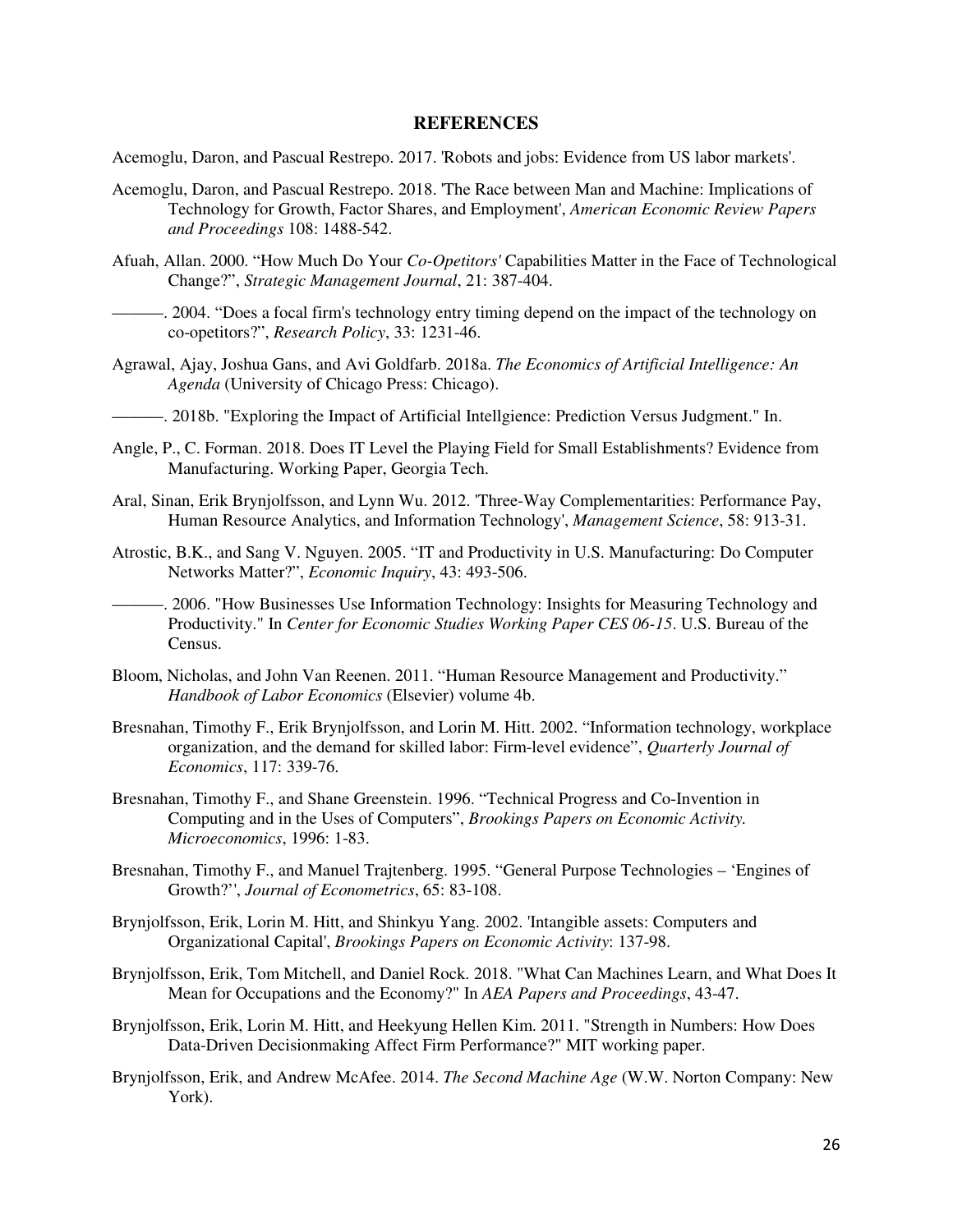- Brynjolfsson, Erik, and Kristina McElheran. 2016. "The Rapid Rise of Data-Driven Decision Making", *American Economic Review Papers and Proceedings*, 106: 133-39.
- Brynjolfsson, Erik, Daniel Rock, and Chad Syverson. 2018. "Artificial Intelligence and the Modern Productivity Paradox: A Clash of Expectations and Statistics," in *The Economics of Artificial Intelligence: An Agenda* (University of Chicago Press: Chicago).
- Brynjolfsson, Erik, Scott Ohlmacher, Wang Jin, Kristina McElheran, Mu-Jeung Yang. 2018. "Why Don't Firms Sutain Productive Management Practices? The Case of Data-Driven Decision Making." University of Toronto working paper.
- Cardona, M., T. Kretschmer, and T. Strobel. 2013. "ICT and productivity: conclusions from the empirical literature', *Information Economics and Policy*, 25: 109-25.
- Christensen, Clayton M. 1997. *The Innovator's Dilemma* (Harper Collins: New York).
- David, Paul A. 1990. 'The Dynamo and the Computer: An Historical Perspective on the Modern Productivity Paradox', *The American Economic Review*, 80: 355-61.
- Forman, Chris, Avi Goldfarb, and Shane Greenstein. 2002. "Digital Dispersion: An Industrial and Geographic Census of Commerical Internet Use," in Steven Wildman and Laurie Cranor (eds.), *Rethinking Rights and Regulations, Institutional Responses to New Communication Technologies* (MIT Press: Cambridge).
- ———. 2003. 'Which Industries Use the Internet?' in Michael Baye (ed.), *Organizing the New Industrial Economy: Advances in Applied Microeconomics* (Elsevier: Bristol, UK).
- ———. 2005a. 'Geographic Location and the Diffusion of Internet Technology', *Electronic Commerce Research and Applications*, 4: 1-10.
- ———. 2005b. 'How Did Location Affect the Adoption of the Commercial Internet? Global Village vs. Urban Leadership', *Journal of Urban Economics*.
- ———. 2008. 'Understanding the Inputs into Innovation: Do Cities Substitute for Internal Firm Resources?', *Journal of Economics and Management Strategy*, 17: 295-316.
- ———. 2012. 'The Internet and Local Wages: A Puzzle', *American Economic Review*, 102: 556-75.
- Forman, Chris, Avi Goldfarb, and Shane Greenstein (Forthcoming) "How Geography Shapes—and is Shaped by—The Internet" *The New Oxford Handbook of Economic Geography.*
- Forman, Chris, and Kristina McElheran. 2018. "The Digital Reorganization of Firm Boundaries: IT Use and Vertical Integration in U.S. Manufacturing." Working Paper, University of Toronto.
- Forman, Chris, and Nicolas van Zeebroeck. 2012. 'From Wires to Partners: How the Internet Has Fostered R&D Collaborations Within Firms', *Management Science*, 58: 1549-68.
- Fort, Teresa C. 2017. 'Technology and Production Fragmentation: Domestic versus Foreign Sourcing', *The review of economic studies*, 84: 650-87.
- Gans, Joshua. 2016. *The Disruption Dilemma* (MIT Press).
- Greenstein, Shane M. 1993. 'Did Installed Base Give an Incumbent Any (Measurable) Advantages in Federal Computer Procurement?', *RAND Journal of Economics*, 24: 21.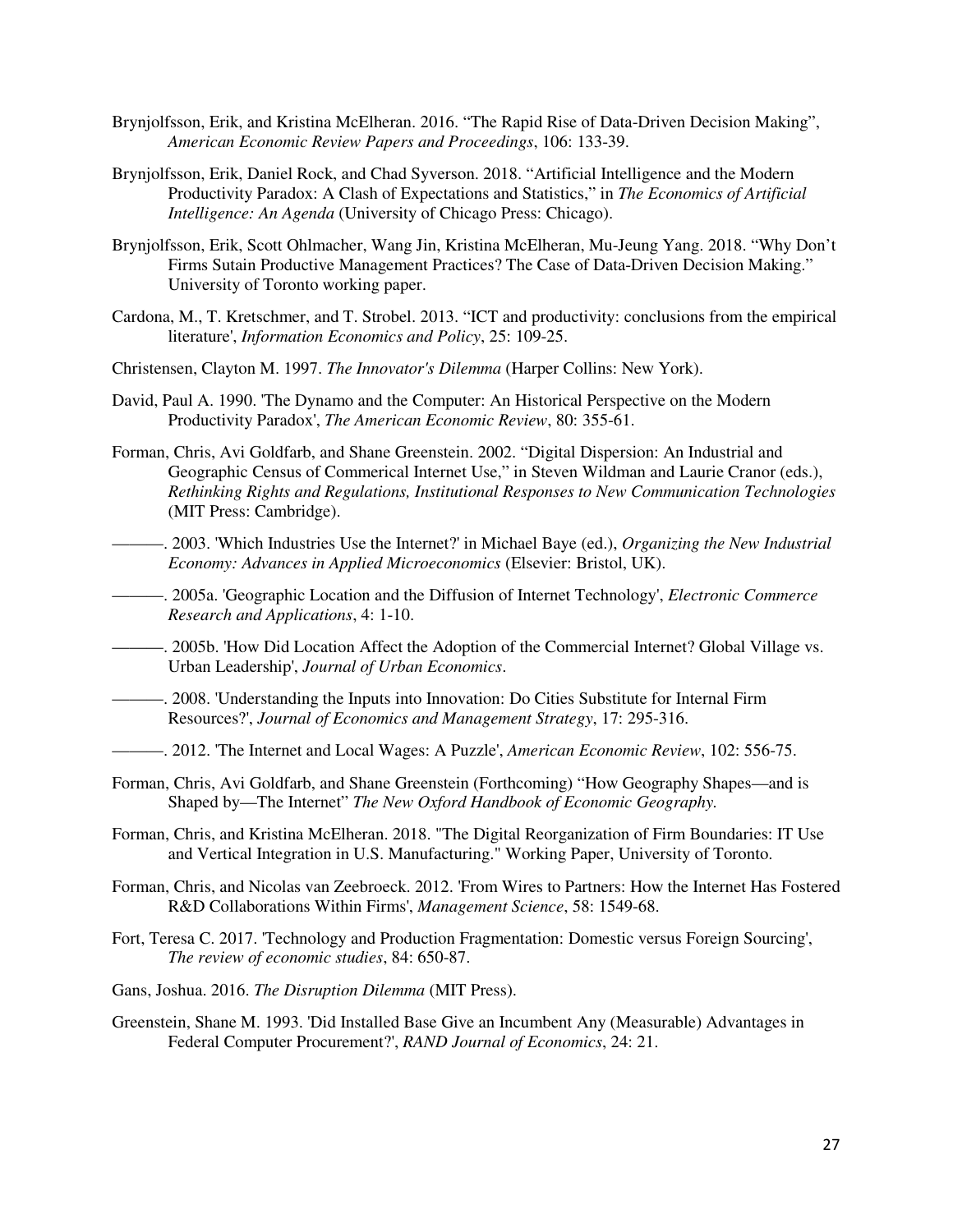- Henderson, Rebecca. 1993. 'Underinvestment and incompetence as responses to radical innovation: evidence from the photolithographic alignment equipment industry', *RAND Journal of Economics*, 24.
- Hitt, Lorin M. 1999. 'Information Technology and Firm Boundaries: Evidence from Panel Data', *Information Systems Research*, 10: 134-49.
- Jin, Wang, and Kristina McElheran. 2018. "Economies before Scale: Learning, Survival and Performance of Young Plants in the Age of Cloud Computing." SSRN: https://papers.ssrn.com/sol3/papers.cfm?abstract\_id=3112901
- Jovanovic, Boyan, and Peter L. Rousseau. 2005. 'Chapter 18 General Purpose Technologies.' in Philippe Aghion and Steven N. Durlauf (eds.), *Handbook of Economic Growth* (Elsevier).
- Kolko, Jed. 2012. 'Broadband and local growth', *Journal of Urban Economics*, 71: 100-13.
- McElheran, Kristina. 2014. 'Delegation in Multi-Establishment Firms: Evidence from I.T. Purchasing', *Journal of Economics & Management Strategy*, 23: 225-57.

———. 2015. 'Do market leaders lead in business process innovation? The case (s) of e-business adoption', *Management Science*, 61: 1197-216.

Mesenbourg, Thomas L. 2001. "Measuring the Digital Economy." In. U.S. Census Bureau Report.

Milgrom, Paul, and John Roberts. 1990. 'The Economics of Modern Manufacturing: Technology, Strategy, and Organization', *American Economic Review*, 80: 511-28.

———. 1995. 'Complementarities and fit strategy, structure, and organizational change in manufacturing', *Journal of Accounting and Economics*, 19: 179-208.

- Mokyr, Joel. 2017. "The Past and the Future of Innovation: Some Lessons from Economic History." In.
- Raj, Manav, and Robert Seameans. 2018. 'AI, Labor, Productivity, and the Need for Firm-Level Data.' in Ajay Agrawal, Joshua Gans and Avi Goldfarb (eds.), *The Economics of Artificial Intelligence: An Agenda* (University of Chicago Press: Chicago).
- Reinganum, Jennifer F. 1989. 'The Timing of Innovation: Research, Development, and Diffusion.' in Richard Schmalensee and Robert D. Willig (eds.), *Handbook of Industrial Organization* (North-Holland: New York).
- Retana, German F., Chris Forman, Sridhar Narasimhan, Marius Florian Niculescu, and D. J. Wu. forthcoming. 'Technology Support and Post-Adoption IT Service Use: Evidence from the Cloud', *MIS Quarterly*.
- Rosenberg, Nathan, and Manuel Trajtenberg. 2004. 'A General-Purpose Technology at Work: The Corliss Steam Engine in the Late-Nineteenth-Century United States', *The Journal of Economic History*, 64: 61-99.
- Saunders, Adam, and Erik Brynjolfsson. 2016. 'Valuing IT-Related Intangible Assets', *MIS Quarterly*, 40: 83-110
- Saunders, Adam, and Prasana Tambe. 2013. "A Measure of Firms' Information Practices Based on Textual Analysis of 10-K Filings." In.: Sauder School of Business, University of British Columbia.
- Tambe, Prasanna, Lorin M. Hitt, and Erik Brynjolfsson. 2012. 'The Extroverted Firm: How External Information Practices Affect Innovation and Productivity', *Management Science*, 58: 843-59.